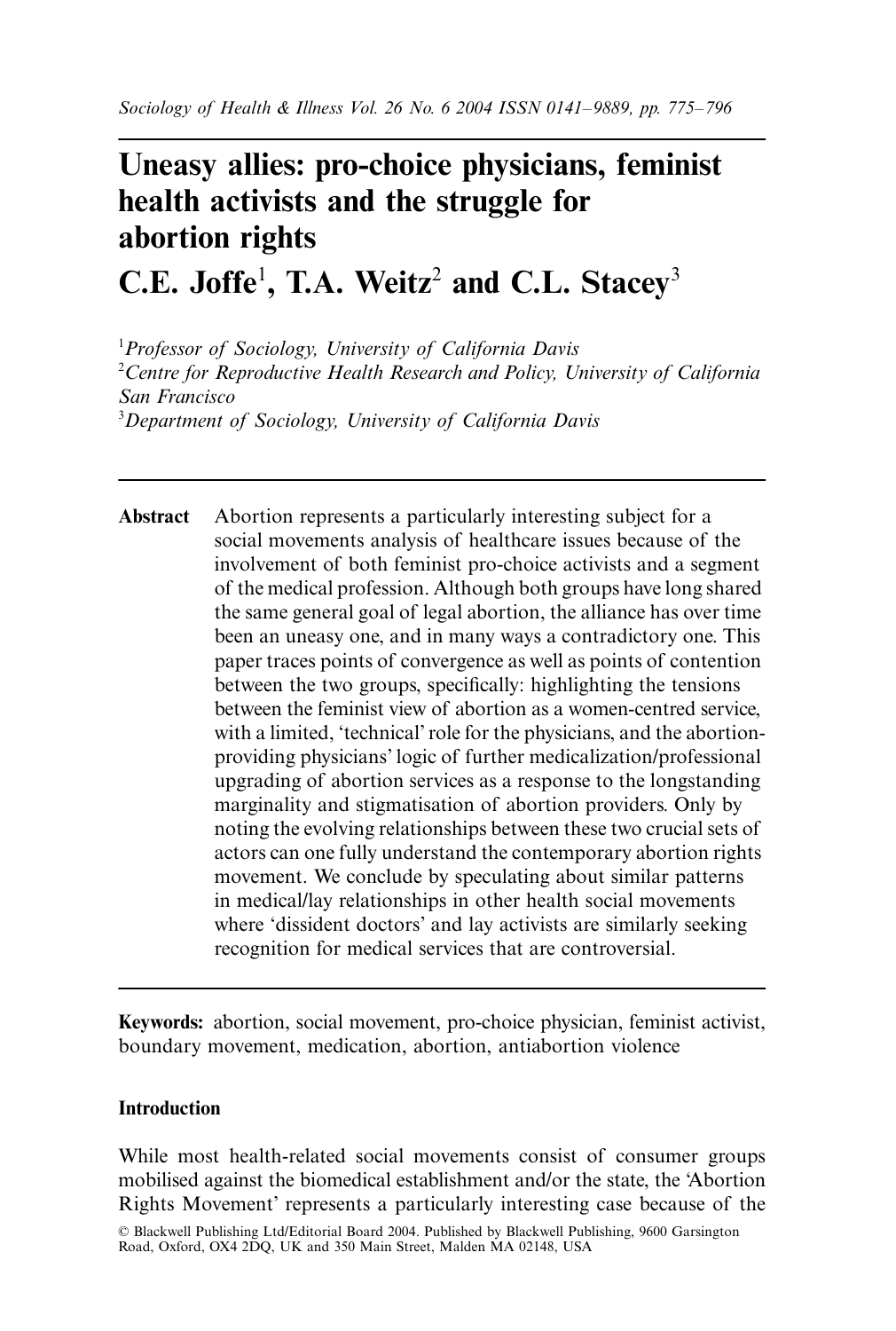involvement of both feminist activists and a segment of the medical profession. Although both groups share the same general goal – legal abortion – their alliance has over time been an uneasy one, and in many ways a contradictory one. This paper will trace the activities of each group on behalf of legal abortion (before *Roe v. Wade*) and accessible abortion (after legalisation). We will show points of convergence as well as points of contention between the two groups. Specifically, we will highlight the tensions between the feminist view of abortion as a women-centred service, with a limited, 'technical' role for the physicians, and the abortion providing physicians' logic of further medicalization/professional upgrading of abortion services as a response to the longstanding marginality and stigmatisation of abortion providers.

We think it especially important to focus on the relationship between physician and feminist wings of the Abortion Rights Movement, because, with a few notable exceptions (Luker 1984, Garrow 1994), the former have been left out of discussions of abortion activism. The dominant social movement analyses of abortion typically focus on 'pro-life' vs. 'pro-choice' activists (McCarthy 1987, Ferree *et al.* 2002, Saletan 2003) or anti-abortionists (Blanchard 1994, Risen and Thomas 1998, Mason 2002, Maxwell 2002, Wagner 2003). Even leading sociological studies that focus exclusively on the pro-choice movement (*i.e.* Staggenborg 1991) tend to leave out physicians as key actors. Our argument is that only by noting the evolving relationships between these two crucial sets of actors can one fully understand the contemporary abortion rights movement.

We will further argue that the abortion situation, while unique in some respects, offers an interesting perspective on an aspect of health social movements more generally, namely the relationships that can evolve between 'dissident' physicians and their lay allies. Abortion represents an instance of a 'boundary movement' (Brown *et al.* in press) in which not only have the boundaries between professionals and lay activists become blurred, but to a certain extent, these two groups have arguably over time changed places, with the physicians becoming more politicised and the lay activists more professionalised. We will point to three distinct phases in this relationship between doctors and lay activists: the first in which physicians were reluctant reformers in an often tense relationship with feminist activists; the second in which physician and lay activists came together in a relationship of mutual dependence during the development of the first-generation of legal abortion facilities; and the present moment, in which physicians themselves engage in grassroots work, helped to a considerable degree by prochoice feminists who are now themselves considerably 'bureaucratised'.

#### **History of physician mobilisation around abortion**

## *The physician campaign to criminalise abortion in the 19<sup>th</sup> century*

© Blackwell Publishing Ltd/Editorial Board 2004 The first instance in the United States of physician mobilisation around abortion was actually a campaign to criminalise the procedure. Until the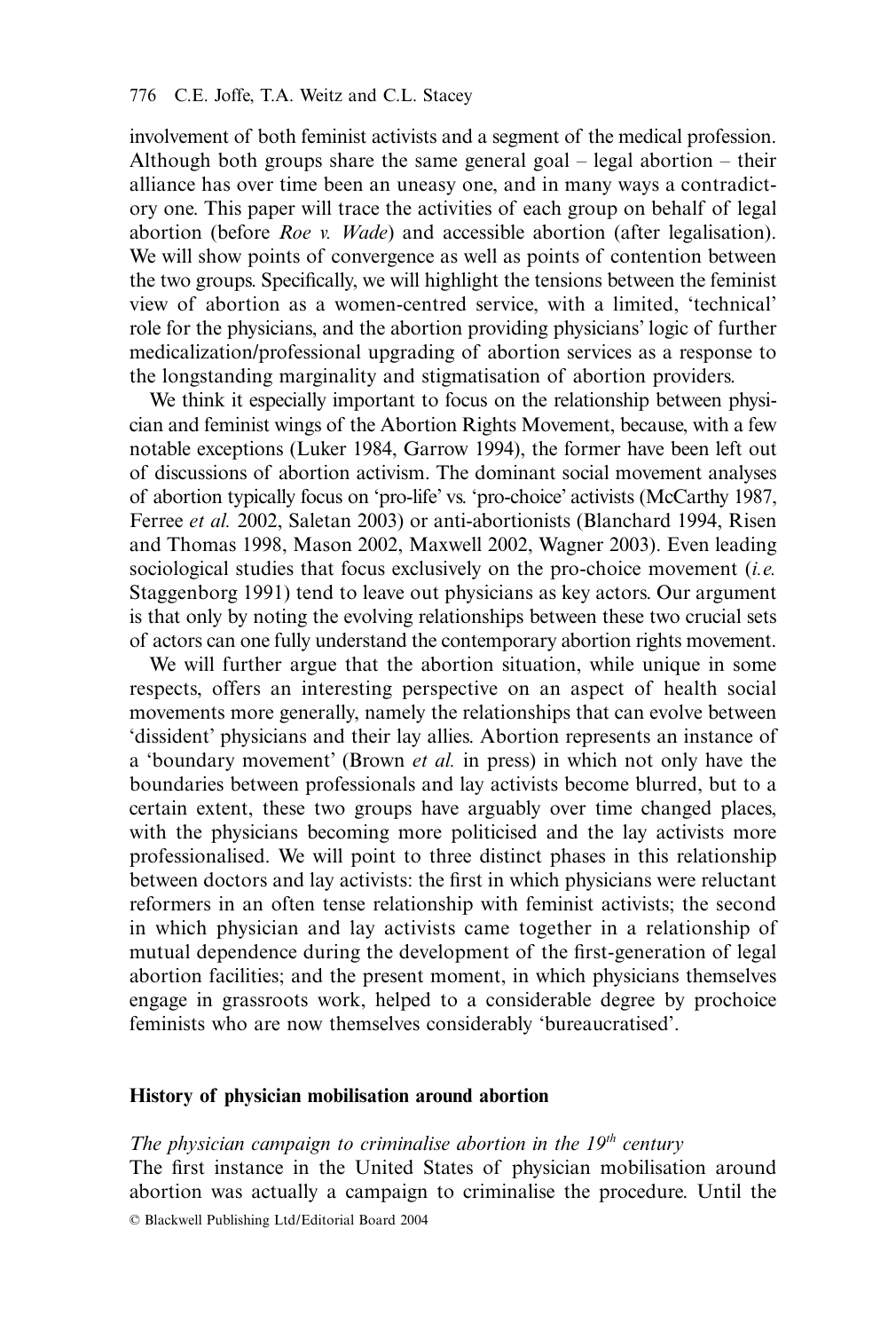beginnings of this campaign in the mid-19th century, abortion was largely unregulated in the US (Mohr 1978, Luker 1984, Petchesky 1984, Smith-Rosenberg 1985). Though a number of groups participated in this criminalisation campaign, physicians were the leading force. The American Medical Association (AMA), formed in 1847, quickly made the criminalisation of abortion one of its highest priorities, a move based not on moral objections to abortion, but rather because the issue served so well as the centre of the new organisation's professionalising project (Starr 1982). Because abortion provision in the 19<sup>th</sup> century drew so heavily on nurses, midwives and other 'irregular' healthcare providers, mobilisation around this issue provided a highly suitable vehicle to differentiate 'regular' or 'elite' physicians from the wide variety of other groups also making claims to be legitimate healthcare providers in that period (Mohr 1978, Luker 1984).

The goal of the AMA campaign, however, was not simply to ban all abortions. Rather, the ultimately successful AMA position was that physicians should control the terms under which any 'authorized' abortions took place. By 1880 all states had regulated abortion but many states continued to permit abortions when there was a threat to the life of the mother, or a serious threat to her health as determined by a physician (Mohr 1978).

## *Physician responses to the 'century of criminalization'*

The major result of this physician-led campaign around abortion was a 'century of criminalization' (from 1880 until the 1973 *Roe v. Wade* decision) whose chief feature was a flourishing market of illegal abortion. This long period of illegal abortion in the US in turn has had important consequences for the issues under consideration in this paper. The first of these is the legacy of the 'back alley abortionist' concerning mainstream medical circles. Similarly, the difficulties women experienced in obtaining an abortion before legalisation had helped shape the way that a generation of feminist activists had perceived the need for abortion to be controlled by women.

Those involved in performing abortions during this 'century of criminalization' were a very diverse group, who varied with respect both to their medical training, and to their motivations. Some of those providers were trained; others were not. Some were highly competent; others caused hundreds of thousands of injuries and thousands of deaths. Some performed illegal abortions because of immense compassion for women in a desperate situation; the motivation of others was greed. But in spite of the diversity of the actual universe of abortion providers in the pre-*Roe* era, it is the back alley 'butcher' or 'abortionist' (terms that have been used interchangeably) that has most strongly captured the imagination of the medical profession. The most egregious stories tell of men (some physicians, some not) who performed abortions in filthy settings, under the influence of alcohol, and who demanded sexual favours from their terrified and vulnerable patients (Messer and May 1988, Miller 1993) The figure of the abortionist came to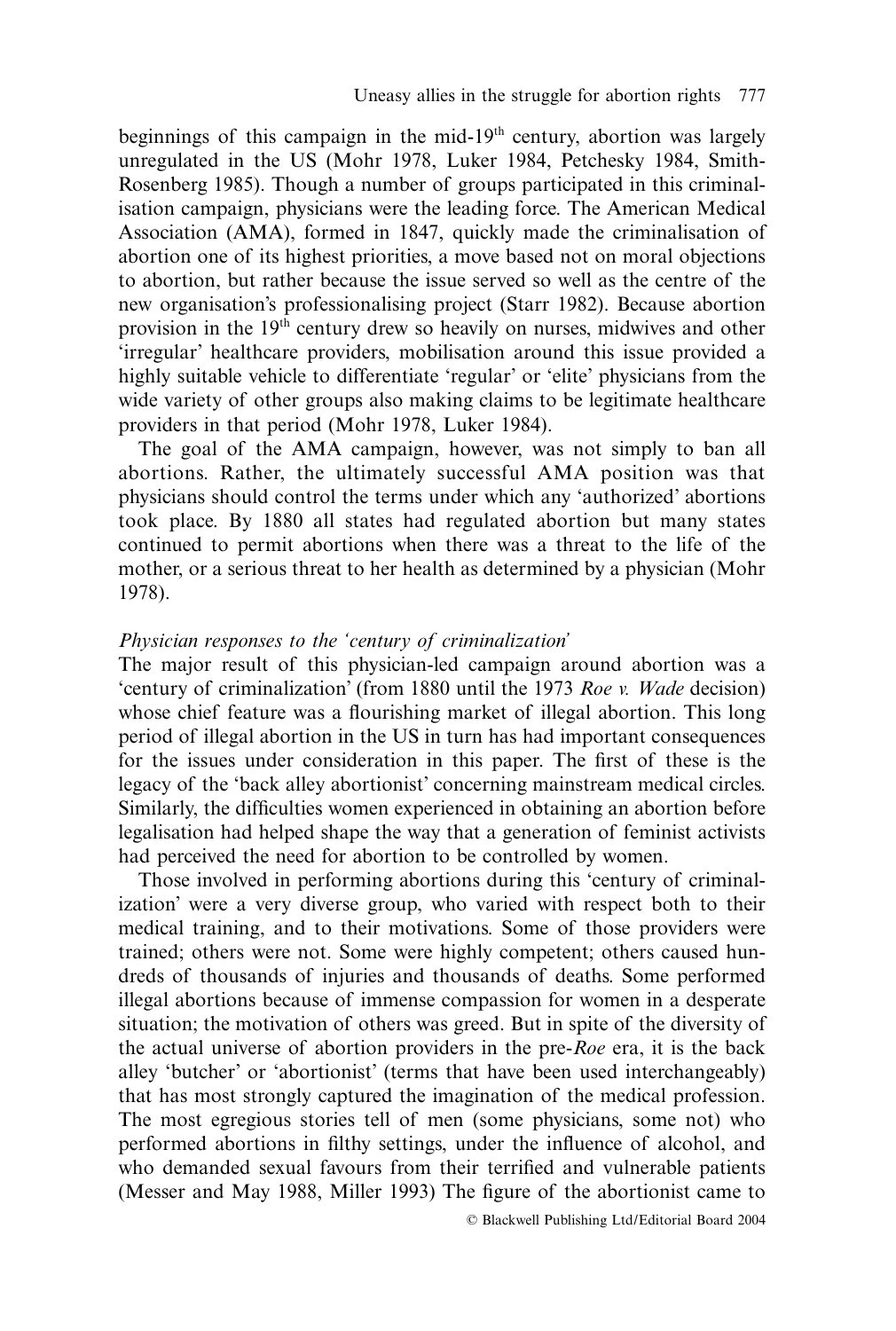symbolise a potent combination of professional ineptness, ethical lapses and, of course, an association with the controversial issues of sexuality and gender (Jaffe, Lindheim and Lee 1981, Joffe 1995). This aversion to the abortion provider – even while increasing support for legal abortion was growing within medical ranks – sets the stage for the considerable challenges that would lie ahead for the medical wing of the abortion rights movement.

#### *Physician experiences of illegal abortion*

Throughout the era of criminalisation, US physicians faced an ambiguous, and increasingly, untenable situation vis-à-vis abortion. The state statutes that the AMA had so vigorously promoted did not make all abortions illegal; rather, as suggested above, they authorised the medical profession to decide which abortions would be authorised. But in many instances there was no uniform agreement on which conditions posed a true threat to the woman's life, or what degree of threat to her health merited an authorised abortion. As the work of Luker (1984) has shown, the medical profession in the years leading up to *Roe* split into two factions with respect to abortion: the 'strict constructionists', those morally opposed to abortion, who wanted their colleagues to adhere to the most rigid interpretations of the laws governing authorised abortions, and the 'broad constructionists', who pushed for a far more expansive and discretionary interpretation of abortion policies.

The ambiguous nature of approved abortion created difficulties for physicians in practice in the 1950s and 1960s. Those who worked with women of reproductive age faced requests for abortions in a legal 'grey area' where it was often not entirely clear what constituted a 'legal' abortion and what did not. Moreover, as medical management of pregnancy improved throughout the 20<sup>th</sup> century, fewer and fewer of their patients qualified under the 'threat to life' or even 'health' guidelines (Luker 1984). In most American hospitals, abortion decisions were made informally, with inevitable tensions rising between the strict and the broad constructionists.

Even those doctors who did not directly deal with adult women in their professional practices typically had encountered in hospital emergency rooms, during their internship or residency periods, the ravages of illegal abortion. Women who were seriously injured, either as a result of attempted self-abortion, or at the hands of an inept practitioner, so overwhelmed hospital facilities in the pre-*Roe* era that some hospitals established special wards to care for them, sometimes referred to, sardonically, as 'septic tanks' (a reference to the life-threatening sepsis infections in the bloodstream that often resulted from illegal abortion). One respected estimate put the number of deaths from illegal abortions in the years leading up to *Roe* at 5,000 (Leavy and Kummer 1962). This situation of abortion in the decades before legalisation was instrumental in moving a generation of US physicians towards increasing discomfort with the status quo.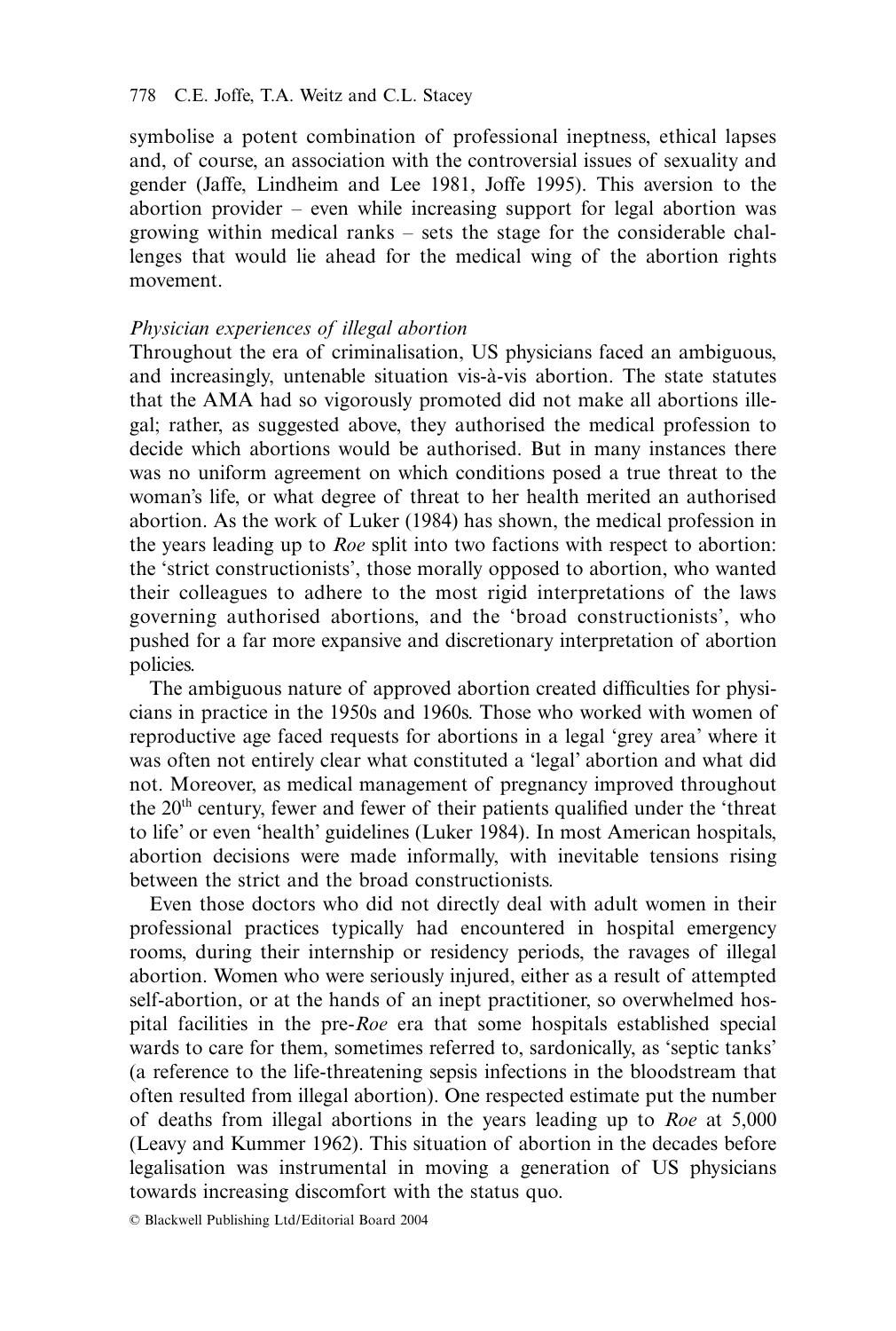### *Abortion rights physicians begin to mobilise*

Although there had been earlier discussions of legalising abortion within the medical profession, mobilisation around this issue began in earnest in the 1950s. Planned Parenthood, an organisation that had till then studiously avoided the abortion question, took the unprecedented step of hosting a conference on the subject in 1955 (Calderone 1958). Many sympathetic physicians of that era became involved shortly thereafter with the efforts of the American Law Institute (ALI), which in 1959 proposed a model abortion reform bill permitting the procedure on certain limited grounds (Garrow 1994). Abortion reform was framed as a desire to give expanded discretion to the medical profession (Stetson 2001). This initial physician interest in abortion law reform, rather than outright repeal of existing law, would shortly put them at odds with 1960s feminist activists.

In 1964, one of the first explicitly abortion-reform organisations, the Association for Humane Abortion [shortly to change its name to the Association for the Study of Abortion (ASA)] was founded in New York by a mixed group of physicians and laypeople. The group very deliberately elected a physician, Robert Hall, as its head, because of the belief that 'the future of the organization can best be served by a physician in the role of chairman' (Garrow 1994: 297). In 1968 the ASA hosted an international conference on abortion in Hot Springs, VA at which US physicians were exposed for the first time to the vacuum suction machine, a new technology for performing first trimester abortions that was considerably safer than the previously-used technique of dilation and curettage (D&C) (Hall 1970a).

Two key events occurred in the 1960s that further moved both the general public and the medical profession, respectively, in favour of legalised abortion. The first was the case of Sherri Finkbine, a well-known children's television personality in Phoenix. In 1962 Finkbine, while pregnant with her fifth child, took thalidomide, a drug she shortly learned was strongly associated with severe birth defects. Because of the public nature of her case, she was unable to arrange a legal abortion in Arizona and ultimately went to Sweden to have an abortion. The case received widespread attention in the national media, and was instrumental in alerting the public about the difficulties of obtaining an abortion in a situation –  $e.g.$  a high likelihood of birth defects – that many Americans found justified the procedure (Luker 1984).

The second event – the case of the 'San Francisco Nine' – occurred in 1966 and involved nine San Francisco obstetrician/gynecologists who were abruptly threatened by the California Board of Medical Examiners with the loss of their medical licences because they had been performing abortions in local hospitals on women who had been exposed to rubella (German measles), which was also associated with birth defects. The case, however, had an unintended effect, in that it galvanised the members of the medical community, both in San Francisco and nationally, to defend their colleagues. This defence of the accused physicians can be explained by their professional stature (all held positions in prestigious local medical institutions) – unlike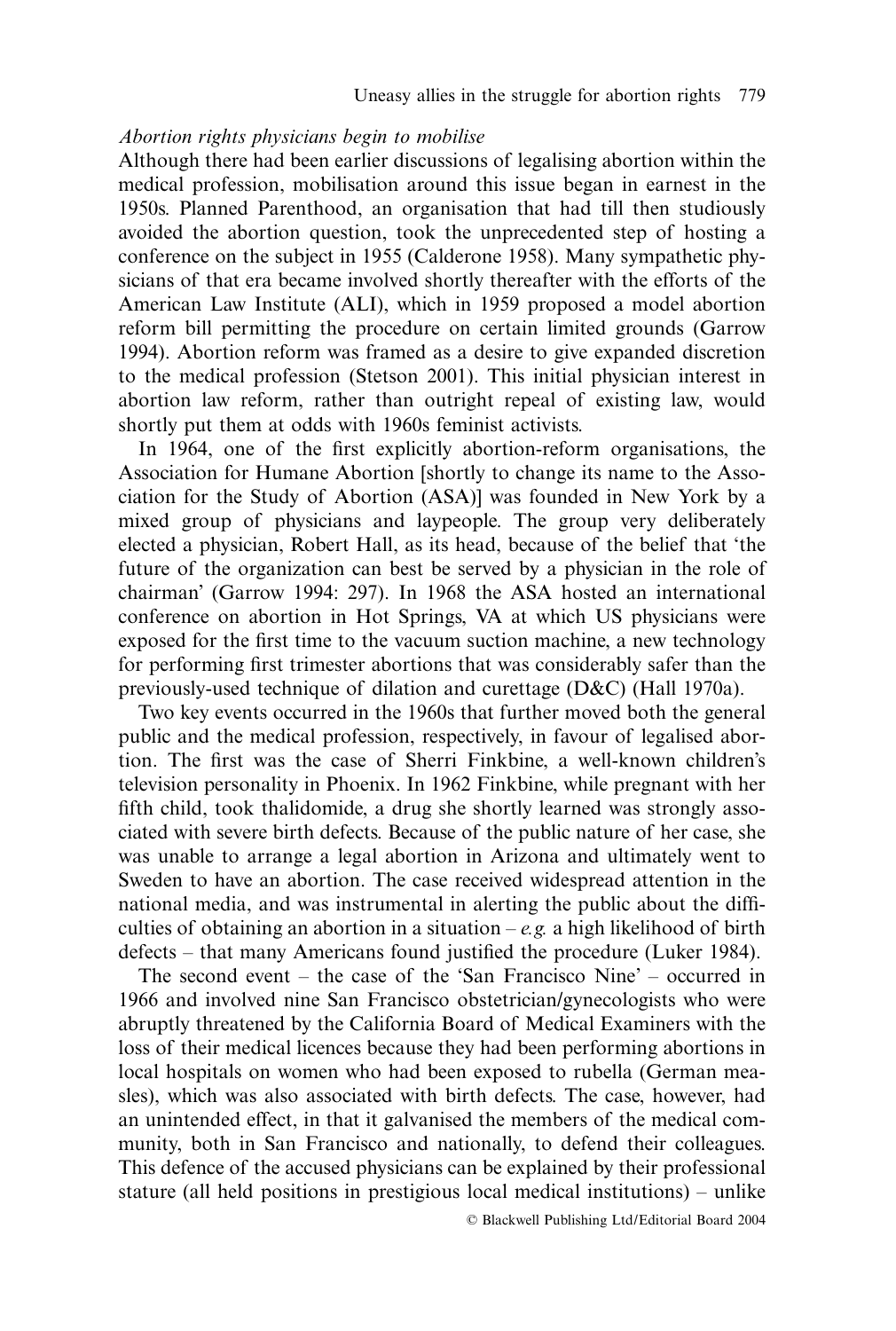#### 780 C.E. Joffe, T.A. Weitz and C.L. Stacey

the infamous back alley abortionists of the day who did not receive medicine's support when they faced criminal charges (Lader 1973, Garrow 1994). Leading figures from the medical community, joined by prominent citizens in law and other fields, formed a defence committee to pay their legal expenses. Most noteworthy, over two hundred physicians from across the country, including the deans of 128 medical schools, signed an amicus brief that was filed on their behalf (Joffe 1995, Dynak *et al.* 2003).

Both the Finkbine and the SF-Nine case did not concern the rights of women to end an unwanted pregnancy, but rather the issue of fetal deformities (Hull and Hoffer 2001). These abortions, called 'therapeutic abortions' to distinguish them from abortions for other reasons, had greater support among both physicians and the general public. However, growing requests for other abortions not meeting these explicit criteria continued to grow, and by 1970, the cumulative effect of all of the above-mentioned events further pushed many in the medical profession to join the larger social movement to legalise abortion, and to repudiate the limited reforms represented by the ALI proposal. Many of these pro-choice physicians became involved in campaigns then underway to legalise abortion in various states, including New York, which narrowly passed such legislation in 1970. Also in that year, the AMA at its annual meeting voted in favour of legal abortion, thereby reversing its campaign of some 100 years earlier to criminalise the procedure.

The discussion at that meeting, however, foreshadowed some of the problems to occur in the future relationship between abortion rights physicians and feminist pro-choice activists. The first of these was the challenge to the traditional relationship between doctor and patient that resulted from the demedicalization of the abortion procedure. As one doctor said at the AMA gathering, 'Legal abortion makes the patient truly the physician: she makes the diagnosis and establishes the therapy' (Jaffe, Lindheim and Lee 1981: 67). Similarly, even physicians deeply committed to legal abortion voiced hesitation about what legal abortion would imply about the role of the physician in this new health service. As Robert Hall said, in a statement that was to prove quite prophetic, 'When it comes to the doctor, I think he is eventually going to be no more than a technician. This may be humiliating to him. But it is his unavoidable plight if we are to grant women their inherent right to abortion' (Hall 1970b: 109).

© Blackwell Publishing Ltd/Editorial Board 2004 Reflecting these concerns, the AMA resolution that was passed by its House of Delegates contained the statement that doctors should not provide abortions 'in mere acquiescence to the patient's demand' (American Medical Association House of Delegate 1970: 388), a more conservative position than many of the most committed pro-choice physicians of the era (Halfmann 2003). Halfmann argues that the AMA passed the 1970 resolution because the group did not perceive legal abortion as a threat to doctors' material interest and only a minimal threat to their clinical autonomy. The AMA position framed abortion reform as a way to ensure professional autonomy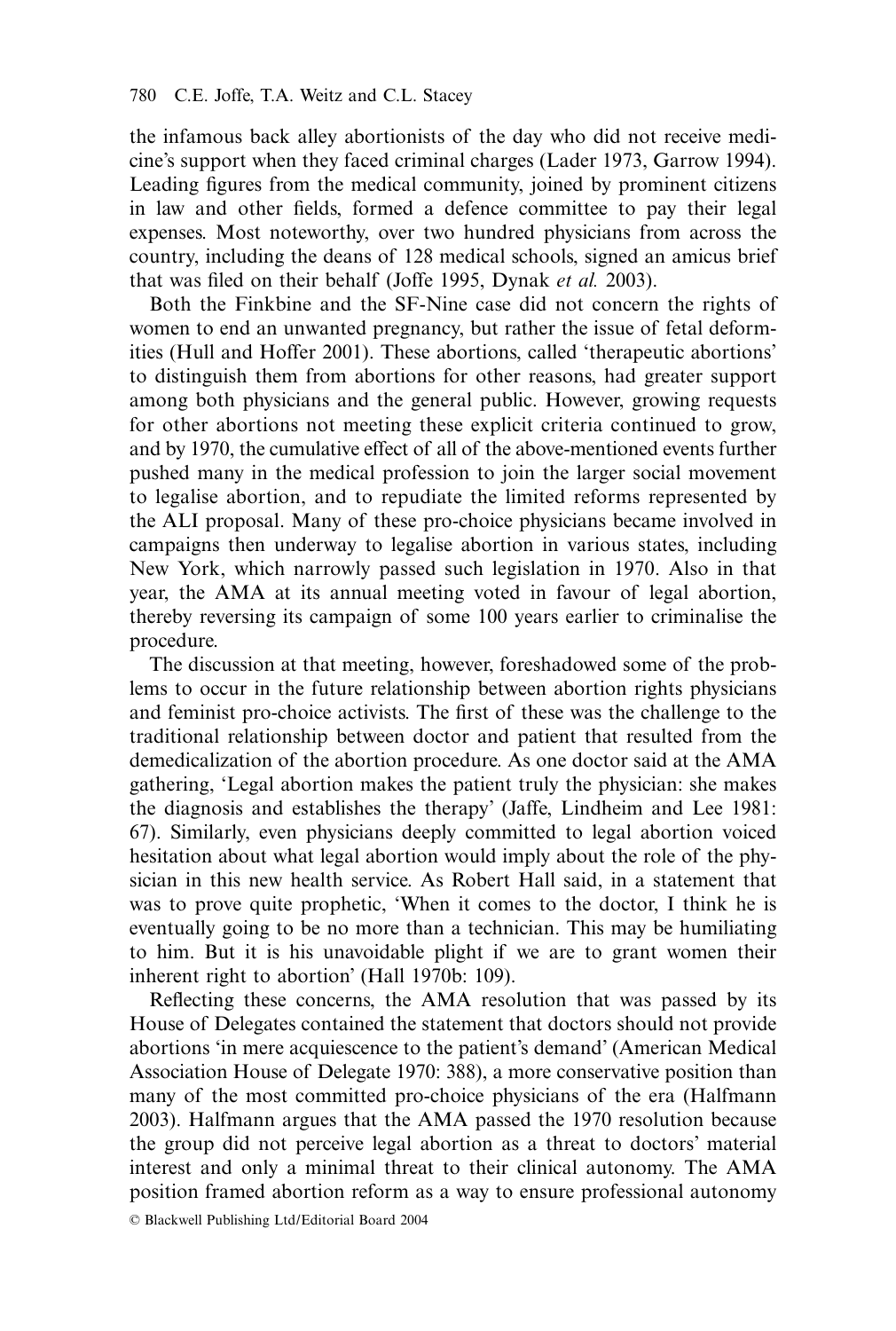and was at odds with the vision of feminist abortion rights groups mobilising on behalf of women's rights.

This frame of professional autonomy was reflected in the very language of the *Roe v. Wade* decision itself, further contributing to the uneasy relations between medicine and feminist activists. Justice Harry Blackmun, the chief author of the decision, had spent considerable time as counsel to the Mayo clinic, and in the eyes of observers (Garrow 1994, Reagan 1997), this experience led to a decision that stressed the prerogatives of the medical profession, rather than the 'rights' of women. Leading constitutional scholars including Lawrence Tribe (1985) and Ruth Bader Ginsburg (1985) have noted with concern the privileging of the physician within the *Roe* decision. As the *Roe v. Wade* [410 US 113 1973] decision reads:

The decision vindicates the right of the physician to administer medical treatment according to his professional judgment up to the points where important state interests provide compelling justifications for intervention. Up to those points, the abortion decision in all its aspects is inherently, and primarily, a medical decision, and basic responsibility for it must rest with the physician (1973: 166).

The feminist critique of the *Roe* decision, however, goes beyond a simple critique of the role of physician authority, it also includes a questioning of the privacy basis for the decision. Privacy is a negative right, *e.g.* 'freedom from' intervention rather than a positive rights approach which ensures 'freedom to' something. This distinction would become meaningful as future court cases would find that women do not have the actual right to get an abortion, only the right to choose an abortion. Thus, the State is not obliged to pay for abortion or to ensure that one is available for women. Feminists' expansive view of abortion rights would come into conflict with the rights of physicians to not perform abortion, a power that they would use extensively as abortion became more controversial (Halfmann 2003).

## *The disengagement from abortion after Roe v Wade*

In 1972, in anticipation of the imminent legalisation of abortion, one hundred professors of obstetrics and gynaecology (ob/gyn) published an open letter to their colleagues calling for an equitable sharing of the anticipated abortion patient load (AJOG 1972). Estimating (accurately) that there would be about one million abortions requested in the first year after legalisation, the statement confidently predicted, 'If only half the 20,000 obstetricians in this country do abortions, they can do a million a year at a rate of two per physician per week' (AJOG 1972: 992). In sharp contrast to this statement, however, the period after *Roe* is noteworthy for what did *not* occur within medical institutions. With the exception of a few organisations such as the American College of Obstetricians and Gynecologists (ACOG) and the American Public Health Association (APHA), medical organisations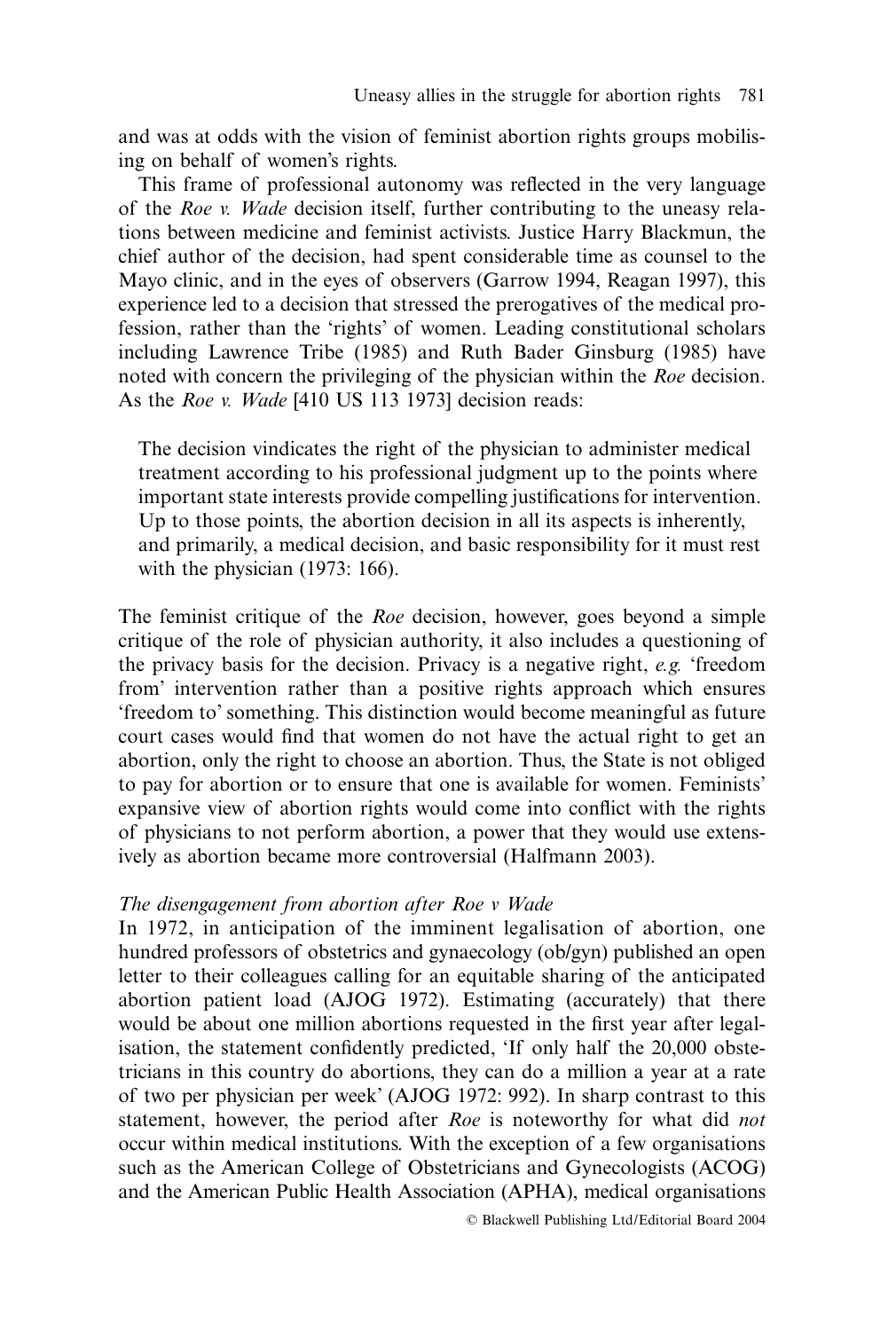did not establish standards for abortion care, resident education bodies in the field of ob/gyn did not mandate abortion training, most hospitals did not establish abortion services (Jaffe Lindheim and Lee 1981) and nowhere near half of all practising ob/gyns took up abortion care after *Roe*. The reluctance of so many medical institutions and individual physicians to engage with abortion can best be understood as a reaction to the legacy of the pre-*Roe* era, and especially the stigma associated with the illegal abortionist.

Several factors, including this hands-off approach to abortion on the part of the medical community, came together in the 1970s to facilitate the development of the 'freestanding clinic', which remains to this day the predominant form of abortion delivery in the US (Henshaw and Finer 2003). These clinics had been pioneered in Washington, DC and in New York City, places that had legalised abortion several years before *Roe*, and to which women came from all over the country. The model reflected an uneasy collaboration between abortion-sympathetic physicians and feminist pro-choice activists who sought an alternative model for the provision of healthcare. The clinic model was facilitated by several technological advances of that period, including the introduction of the vacuum suction machine into US medicine and reliable means of local anaesthesia which meant that abortions could be safely and comfortably delivered outside a hospital. This model not only lowered the cost of the procedure, but also meant that staff could be selectively hired who were abortion supporters. The clinics have amassed an excellent safety record and continue today to offer abortion care at remarkably low cost (Grimes 1992). An unintended consequence of the success of the freestanding clinic, however, is that abortion care has become further marginalised from mainstream medicine. The existence of the clinics arguably helped relieve many abortion-sympathetic physicians from the perceived burden of becoming an abortion provider themselves (Joffe 1995).

#### *Responding to the anti-abortion movement*

A newly energised anti-abortion movement began a wide-ranging campaign in response to the *Roe v. Wade* decision. Anti-abortion legislators won numerous successes at both the state and federal levels in regulating abortion provision; an early and significant victory was the passage in 1976 of the Hyde amendment, which prohibited the use of Medicaid funds to pay for abortions. Because so few physicians were offering abortion, they did not represent a large enough constituency to mobilise the professional medical community to address this policy change.

© Blackwell Publishing Ltd/Editorial Board 2004 Over the next two decades, abortion providers became bound by myriad state laws governing their practice, including biased information requirements, waiting periods, parental involvement, bans of use of public funds or facilities, facilities requirements, reporting mandates, and abortion procedure bans. These regulations have no analogue elsewhere in medicine. Most challenges to these regulations have been rejected despite the long safety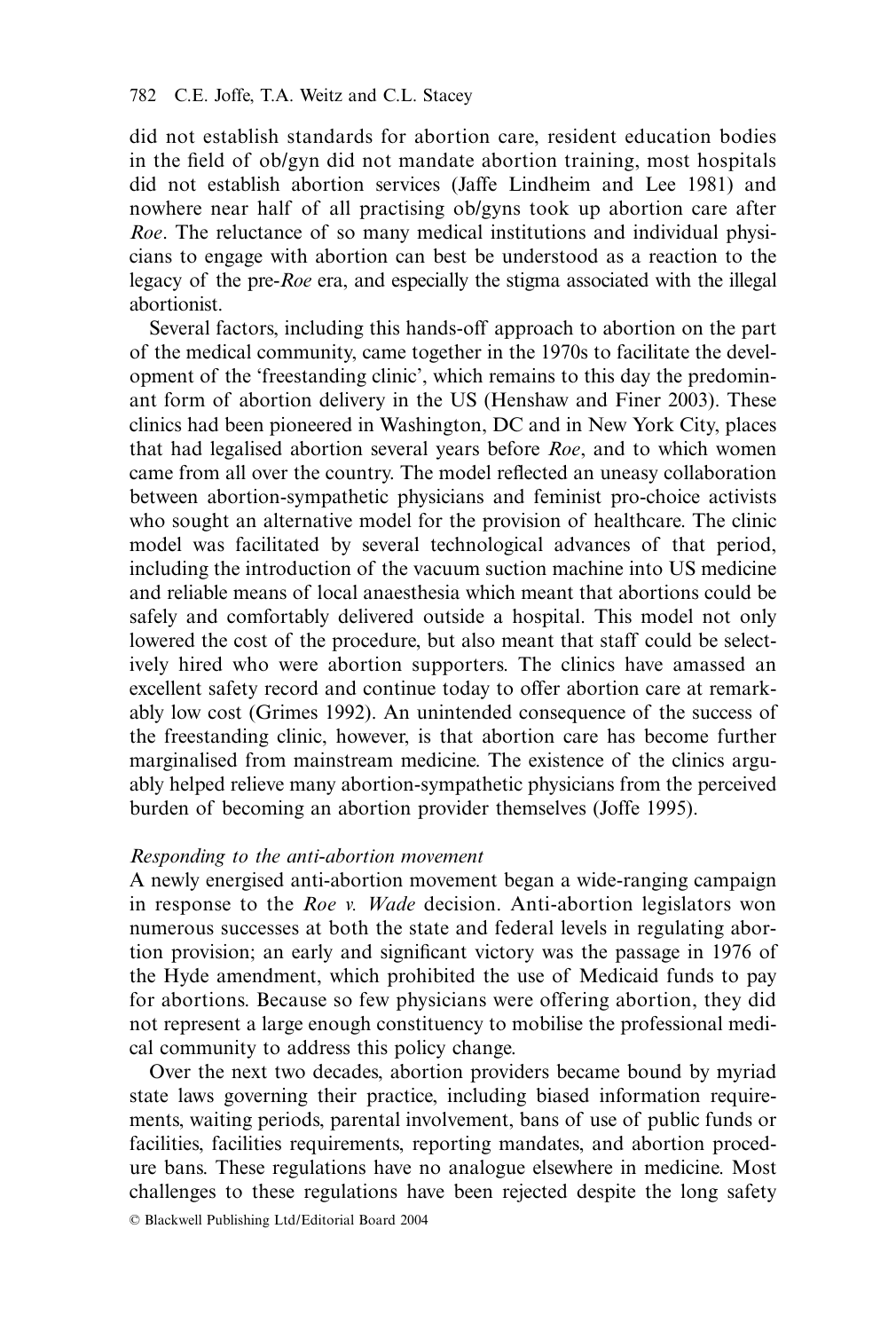record of outpatient abortion and the lack of proof that such regulations improve patient care, safety, or health (Centre for Reproductive Rights 2003).

In addition to growing regulation of abortion, a grassroots anti-abortion movement began aggressively to confront abortion patients and providers at abortion facilities. Throughout the 1980s, there were rising incidents of clinic blockades and sieges, vandalism, firebombings, harassment and stalking of providers at their homes as well as workplaces (Risen and Thomas 1998, Feminist Majority Foundation 2003, National Abortion Federation 2003). In 1993, David Gunn, a doctor in Florida who was shot as he entered a clinic, became the first abortion provider to be murdered by an anti-abortion extremist. To date (Autumn 2003), six additional members of the abortionproviding community have been killed and thousands more terrorised. It is now routine for abortion providers to wear bulletproof vests, and for clinics to resemble armed fortresses, with thick walls and constant video surveillance.

By the late 1980s, the combination of the historically-marginalised status of abortion provision and the upsurge in violence by the anti-abortion movement created an evident crisis in the supply of abortion providers. From 1984 to the present, the number of abortion providers continued to decline and currently there are fewer than 2,000 identifiable abortion providers (Finer and Henshaw 2003). Some clinics found that they had to rely on flying in doctors from elsewhere in the country to provide these services. Local doctors, even if sympathetic to abortion, found that they would become pariahs in their local medical communities if they provided abortion (Gorney 1989, Joffe 1995). Some clinics reported that they were simply unable to find enough doctors to staff an abortion service at all.

In response to these developments, the National Abortion Federation (NAF), the major professional association for abortion providers in North America, and ACOG jointly organised a 1990 symposium, 'Who will provide abortions?'. Various speakers, who were long-time providers and observers of abortion work, confirmed not only the nation-wide problem of a provider shortage, but also the low status of this work in the eyes of many medical professionals. They cited the perception of abortion work as tedious and unchallenging, even among those who were ideologically committed to it (National Abortion Federation 1991). Participants also focused on the failure to routinise abortion training into ob/gyn residency programmes after *Roe v Wade*. The normal mechanism by which such training would have become required – adoption by the Committee on Residency Education in Obstetrics and Gynecology (CREOG) – had never taken place. The final report of the symposium called for ob/gyn residencies to mandate training in first and second trimester abortion techniques. Recognising that many ob/gyns would continue not to provide abortion care, the Symposium also called for the use of mid-level health professionals – physician assistants, nurse midwives, nurse practitioners – to perform first trimester abortions, under physician supervision. As a result of this Symposium and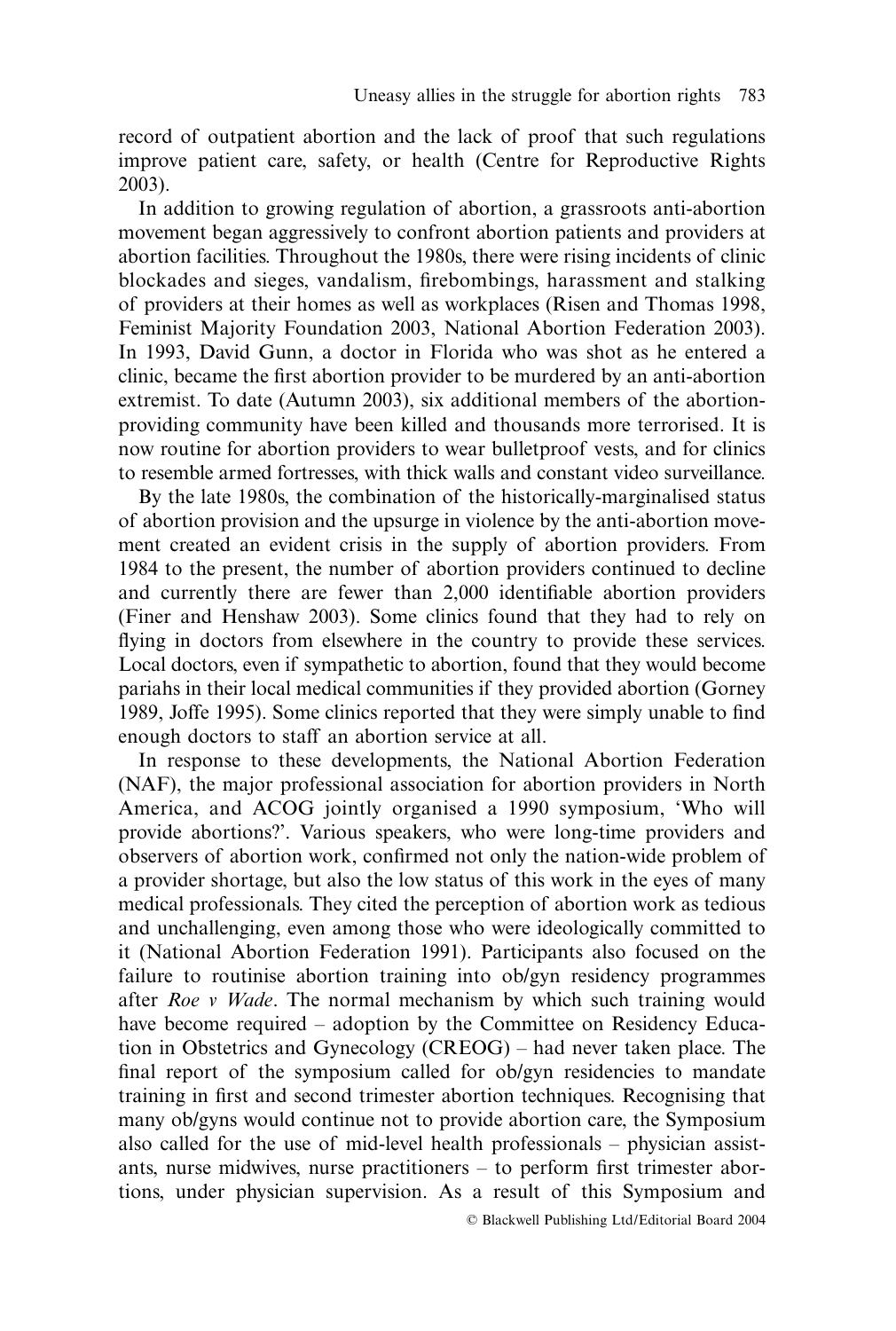#### 784 C.E. Joffe, T.A. Weitz and C.L. Stacey

follow-up work by attendees, CREOG for the first time in 1995 passed a resolution mandating routine training. In an unprecedented intrusion into medical accreditation activity, Congressional anti-abortion legislators quickly moved to nullify this action by CREOG, by passing a resolution stating that no residency programmes would lose federal funding if they did not comply with the new training requirements (Gray 1995).

As the violence and harassment against abortion providers intensified in the 1990s, countermovements (Lo 1982) arose among previously unaffiliated physicians and medical students. Medical Students for Choice (MSFC) formed in the summer of 1993 in direct response to the killing of Dr. Gunn and the mailing of a vulgar and threatening pamphlet about abortion providers to US medical students by Life Dynamics, an anti-abortion group in Texas (Joffe, Anderson and Steinauer 1998). MSFC spoke out forcefully for the need to incorporate material on abortion into medical school curricula as well as the need for greater protection of abortion providers (Hitt 1998). Shortly thereafter, a group of physicians in New York founded a national organisation, Physicians for Reproductive Choice and Health (PRCH). Unlike NAF, a group composed almost exclusively of abortion providers, PRCH is composed of abortion doctors as well as physicians committed to supporting abortion providers and addressing their long-standing stigmatisation. PRCH sought to include in its membership physicians with recognised authority in the medical profession, such as leaders of medical societies, renowned researchers, and academic chairs and deans.

Finally, efforts have been undertaken to institutionalise abortion training and research within mainstream medical institutions. With the help of a private donor, the Kenneth J. Ryan Residency Training Program in Abortion and Family Planning was established in 1999 to offer financial and technical support for ob/gyn residencies committed to establishing abortion training. The same donor has also funded a postgraduate Fellowship in Abortion and Family Planning. The intent of these programmes is to assure an abortion presence at leading medical schools in the United States, and to facilitate a new generation of physician researchers committed to a career in various facets of abortion care.

© Blackwell Publishing Ltd/Editorial Board 2004 More recently, a group of family practice doctors, mostly centred in New York City, has organised to form the Access Project, which is committed to bringing abortion training to family practice and other primary care physicians. This group has worked assiduously to have abortion training incorporated into residency programmes other than those in ob/gyn. The Access Project's leaders have also mounted what can only be called a political campaign to persuade some reluctant leaders within family practice to allow abortion-relevant material at professional meetings and in the specialty's professional journals. The following fragment of an e-mail, sent by one of the leaders of the Access Project (and received by one of the authors) conveys the flavour of this group: 'What a great meeting we had last night in Boston! There were about 30 of us, from as far as Maine and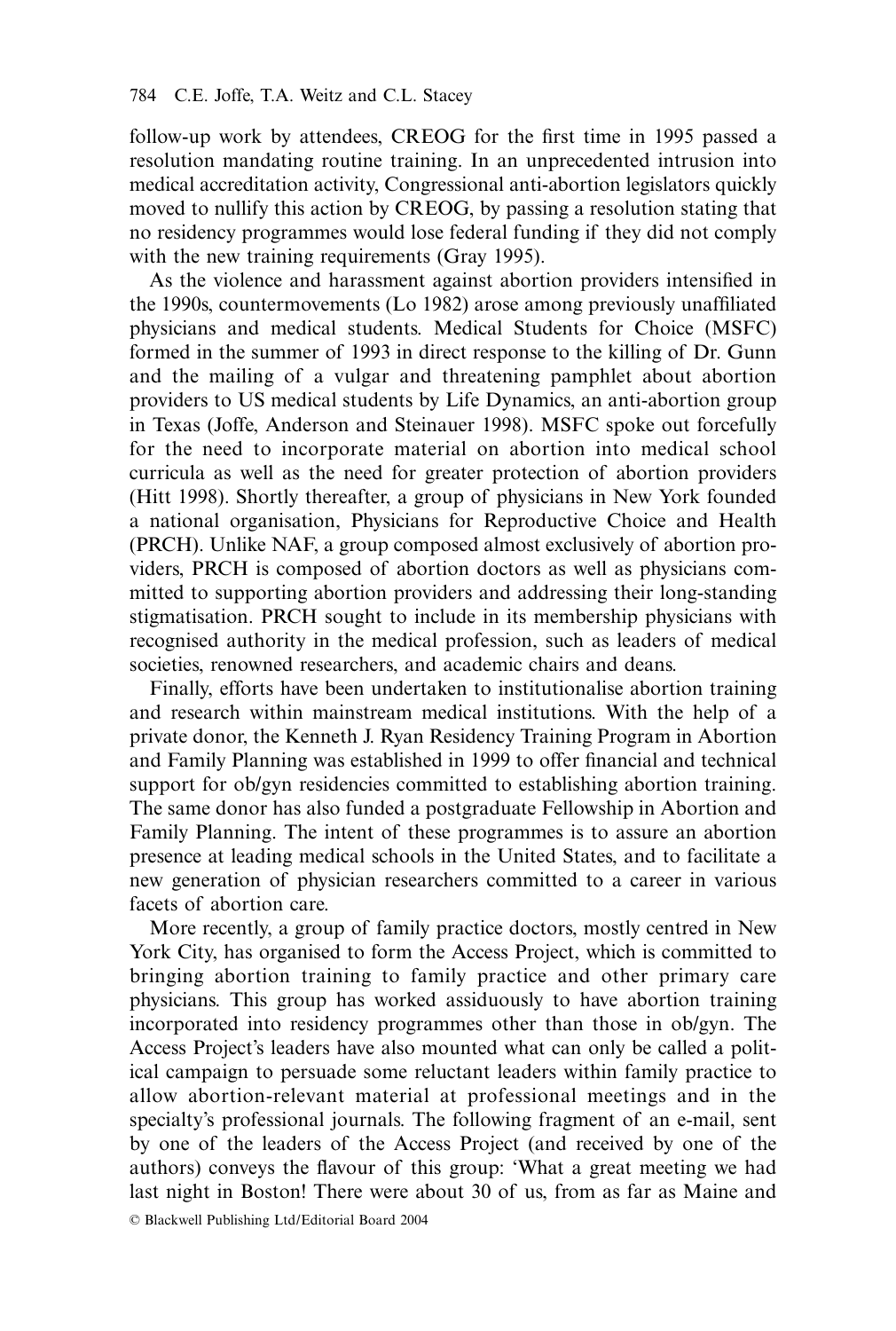Rhode Island, gathered together to figure out how to offer medical abortion in their practice sites.... The meeting provided such a great sense of ... solidarity around working to overcome the barriers. . . .' (Anonymous 2002a).

In sum, the response of medical activists to the twin crises of provider shortages and anti-abortion harassment has been to counter the historic marginality of abortion provision. The activities listed above share the same goal of the integration of abortion care into mainstream medicine. Once again, abortion is at the core of a professionalising project for physicians. Unlike their 19<sup>th</sup>-century predecessors, however, contemporary physicians involved with abortion often engage in 'high-risk activism' (Taylor and Raeburn 1995), allied closely to feminist activists in the ongoing movement to secure abortion rights. Such effort, however, is ongoing within the changing context of healthcare in the US, in which physicians as a whole find that they have less authority. Increasingly, for-profit healthcare organisations run by administrators rather than physicians are the major political force behind healthcare policy. The reduction in physician dominance is exacerbated for the already marginalised abortion providers. In October 2003, the US Congress passed the so-called Partial Birth Abortion Ban, yet another unprecedented intrusion on the rights of physicians to practice medical care in accordance with their assessment of the needs of their patients (Stolberg 2003). In fighting this new law, as well as other limitations on practice, abortion providers look mainly to their feminist pro-choice allies, rather than to the healthcare system for support.

#### **History of feminist involvement**

#### *Feminist health activists of the 1960s and 1970s*

The earliest groups that had organised the mid- $20<sup>th</sup>$  century on behalf of legalised abortion in the US were composed mainly of elite physicians, and their supporters from within the law, public health and other professional groups. As such, these groups operated in a quite staid, non-confrontational manner. Both the substance and style of abortion mobilisation changed dramatically in the 1960s with the emergence of the 'second wave' of American feminism. Unlike the 19<sup>th</sup> century US feminist movement (Gordon 2002), women's health generally, and abortion rights in particular, were key concerns of the second wave feminist movement (Ruzek 1978, Petchesky 1990, Rosen 2000, Morgen 2002). Similar to other oppositional healthcare movements of the 1960s, the women's health movement was concerned with the demystification of medical knowledge, bringing healthcare as much as possible under the control of patients, and changing the physician-patient relationship (Weisman 1998). But the unique aspect of the feminist health movement was its critique of medicine in 'patriarchal' terms. Ob/gyn, the subspecialty of medicine most concerned with adult women, and the male ob/gyn, were subjected to particular scrutiny by the women's health activists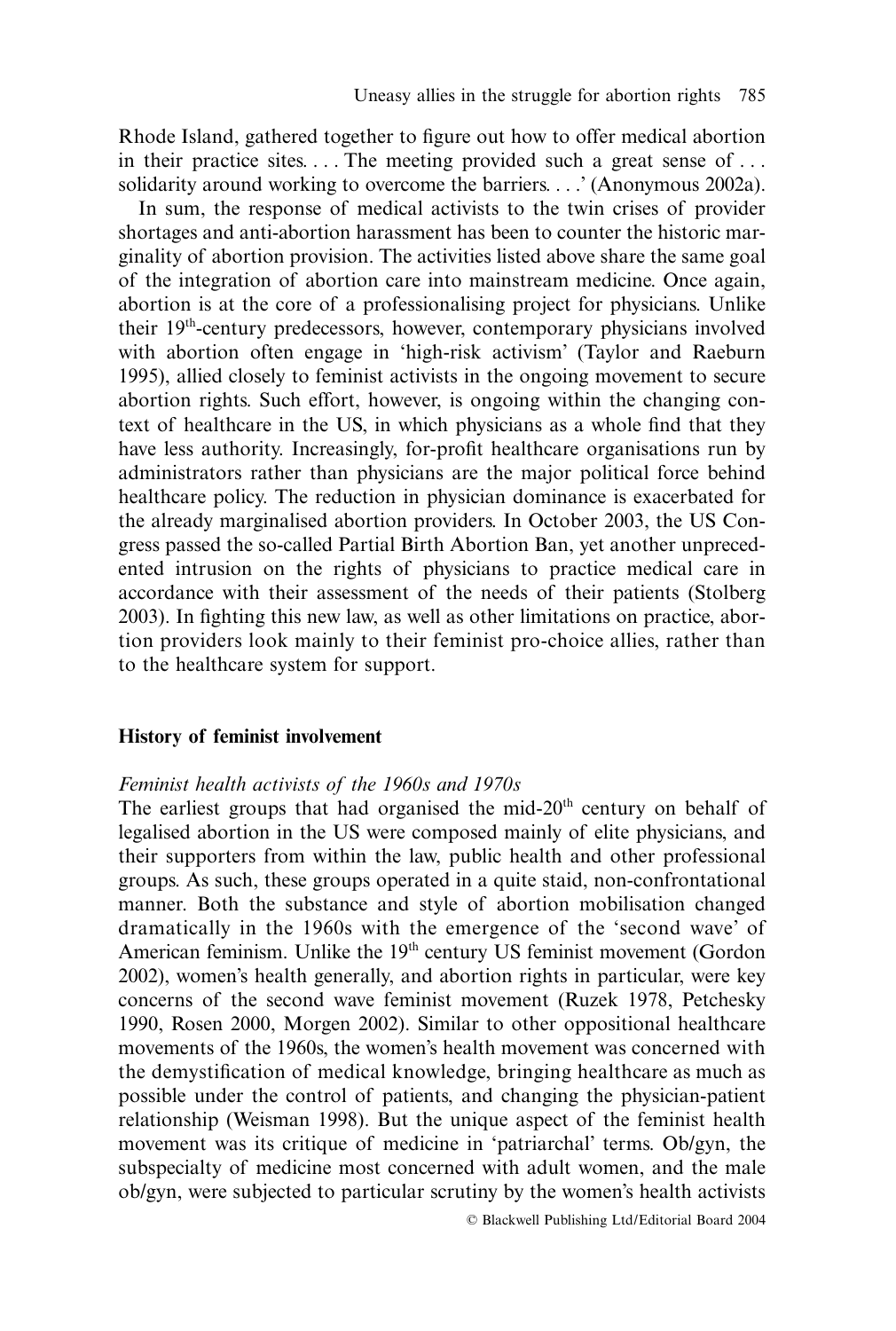and came to symbolise for some feminists of that period all that was wrong with medicine, and indeed, with men's power over women (Ehrenreich and English 1978). As Starr (1982), commenting on the healthcare movements of the 1960s and 1970s, has observed, 'Perhaps nowhere was the distrust of professional domination more apparent than in the women's movement' (1962: 381, see also Epstein 1996).

Feminist activists in the field of abortion worked simultaneously on two fronts: making abortion legal, and helping women gain access to safe illegal abortions in the meantime. But though ostensibly joined with the physicians of that era who had similar goals, feminist activists were dismayed at the former's acceptance of reform – rather than outright repeal – of abortion laws. Moreover, the tactics used by feminist groups in that period were quite different from those used by physician groups.

In New York State, feminist demonstrations at legislative hearings and courtrooms were frequent. One of the best known of such actions was the disruption of a 1969 New York State legislative hearing by a recently formed 'radical feminist' group, the Redstockings. The group was enraged that the witness list of this hearing included 14 men and only one woman – a Roman Catholic nun. In a pattern that was to become familiar, the feminists were denounced by the mainstream pro-choice forces present, as well as those opposed to abortion (Garrow 1994). Other similar events took place in courtrooms where abortion was under discussion. For example, three feminist lawyers wrote of the courtroom atmosphere in 1969, where an early challenge to New York abortion law was being heard, 'It was a fun demonstration, something other movements have been using all along. A substantial number of women came to court and brought two things with them: babies, crying babies, and coat hangers. When they left, they took the babies along with them but left the coat hangers scattered all over the courtroom' (Goodman, Schoenbrod and Stearns 1973). One observer, writing of the period leading up to the New York law, spoke of pro-choice legislators' dismay at the 'counterproductive "strident" demonstrations and public testimony by militant feminists' (Moore 1971: 17).

© Blackwell Publishing Ltd/Editorial Board 2004 The Jane collective, established in Chicago in 1969, was perhaps the most famous of the feminist-related abortion activities of the pre-*Roe* period; certainly it is the one that best captures the profound disconnect between the medical and feminist wings of the abortion rights movement of that period. The collective was a group of women, mostly in their twenties, who were connected to the leading local feminist group, Chicago Women's Liberation Union. The group initially operated an underground abortion service, making use of a provider whom they thought was a physician. The abortions took place in members' apartments and members of the collective assisted in the procedure. The name Jane was used in response to all phone calls, both as a security measure and as affirmation of the group's communal identity (Kaplan 1995). Upon finding out that their provider was not in fact a physician, some members of the collective asked to be taught by him and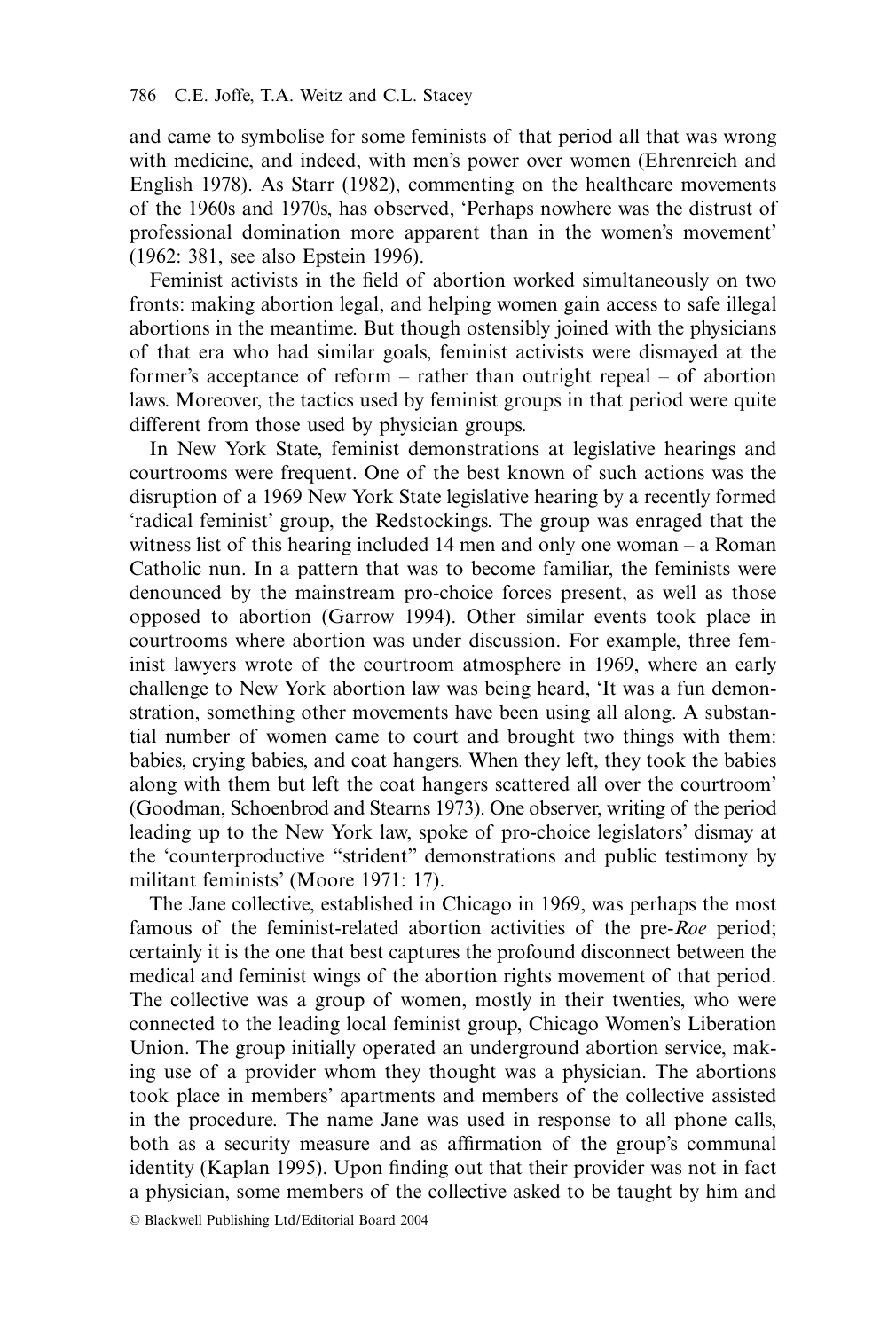became providers themselves. The collective operated until 1973, when *Roe v. Wade* made their services no longer necessary. The group performed about 11,000 abortions in all, with no fatalities, and only one serious confrontation with the police (Garrow 1994, Kaplan 1995, Reagan 1997). The Jane collective attained legendary status within some sectors of the women's health community, not only for its bravado, but also for its demonstration that abortions could be done by women for women  $-$  in short, abortion could be demedicalized.

It was thus an atmosphere of wariness, if not distrust, in which abortion rights physicians and feminist health activists came together to form the first freestanding clinics in New York state and Washington, DC, both of which had legalised abortion before *Roe*. Some of the clinics of this era were established as for-profit ventures, others were nonprofit enterprises, with a physician acting as medical director, but a lay person as executive director, and a board consisting of both medical and nonmedical members. It was in these clinics that the new occupational role of 'abortion counselor' was developed (Joffe 1986). As an early edition of *Our Bodies, Ourselves* (1973), the preeminent document of the women's health movement stated, in a section written for those considering abortion, 'Probably the most important person you would come in contact with during an abortion would be the abortion counselor' (Boston Women's Health Book Collective 1973: 147).

These counsellors were typically women who had worked in the abortion rights movement, and who often themselves had undergone an illegal abortion. Their role was to advocate for the patient, which meant both explaining the technical aspects of the abortion procedure, accompanying her throughout the process, and intervening on her behalf, if she had any difficulties during her stay at the clinic, including difficulties with the attending physician. Thus, the counsellors monitored the doctors carefully, to make sure they were not causing undue pain and also that they were treating patients and staff with due respect. As a counsellor in one of the first New York clinics reminisced, some years later, about those heady first months of clinic operations:

It blows my mind, thinking about it now, about how much power we [the counsellors] had . . . The doctors were just terribly nervous about the whole thing and were willing to listen to us – about what kinds of counseling services there should be, lots of things. If one of the doctors they hired was causing too much pain or saying disgusting things to patients, we'd run into the director's office and get him fired. Unfortunately, the honeymoon period didn't last too long though (Joffe 1986: 36).

Besides their work in clinics, feminists in that period set up abortion referral services, which involved visiting the various clinics emerging after legalisation, and making their recommendations – both positive and negative – widely available through movement networks. The costs of abortion in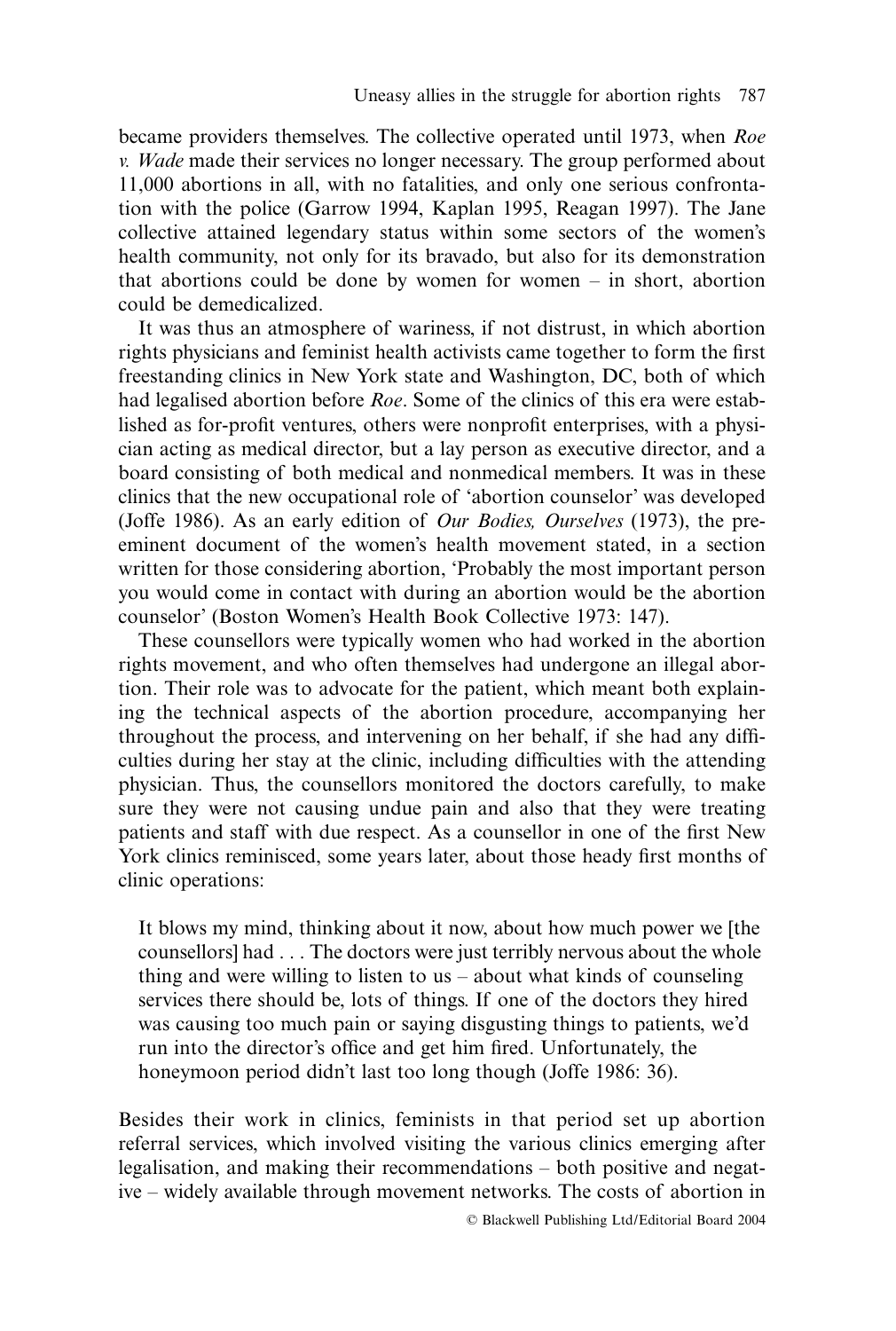the different facilities were of key concern to the feminist investigators, as was the quality of the physicians. In one well-publicised event, feminist activists sat in the lobby of one New York area clinic and handed patients leaflets stating the quality of services there was poor, and offered a list of recommended facilities (Ruzek 1978).

From the doctors' perspective, participation in such a different kind of medical setting could be very challenging, despite their commitment to legal abortion. Some male doctors (and most providers were male at that time) resented the covert, and sometimes overt, tone of 'male bashing' that they sensed from some of the counsellors. One male veteran of the early days of the freestanding clinics recalled that he felt very isolated from both the rest of the (female) staff and from the patients themselves, who were counselled either by nurses or lay counsellors. As he put it, 'I felt like a fool at the end of the curette' (Joffe 1995: 148). But even some women doctors found working in this new environment difficult, at least initially. Jane Hodgson, an ob/ gyn in private practice for many years in Minnesota, worked at one of the first freestanding clinics in Washington in the early 1970s; her commitment to legal abortion was such that she put her licence in Minnesota in jeopardy by openly challenging that state's abortion laws in a test case (Garrow 1994). Nevertheless, she recounted her Washington experience, 'I'd never worked in a clinic. I'd always had my own practice and run my own show. I was not accustomed to counselors participating in medical decisions. . . . They had music playing all the time during procedures, very casual, no uniforms . . .' (Joffe 1995: 19).

© Blackwell Publishing Ltd/Editorial Board 2004 To be sure, not every doctor who worked in the clinics in the years immediately surrounding *Roe* reported such difficulties. And both the doctors mentioned above went on to work for many satisfying years in such clinics. But whether the encounters were tense or pleasant, the point is that in the earliest years of legal abortion, there was a mutual dependency between physicians and activists. Activists needed the doctors, in most fundamental terms, because *Roe v. Wade* and subsequent decisions had made clear that abortions could not be performed by anyone other than a physician. But the doctors needed the feminists as well because the medical community as a whole had no idea what it meant to deliver abortion legally, in outpatient settings, to a large group of healthy women. The prior experience of most abortion-providing physicians, it should be recalled, was caring for women with serious health issues in a hospital setting, with an abortion performed under general anaesthesia. This first generation of feminist activists helped establish how outpatient abortion was to be done – for example, what kind of pre- and post-abortion counselling was needed – and also served as an important source of referrals for women flying in from all over the country. As such, clinic-based abortion further blurred the boundaries between lay and professional activist communities (Brown *et al.* in press). Doctors and women's health advocates worked together in a context where neither professional autonomy, nor activist ideology, reigned supreme. This uneasy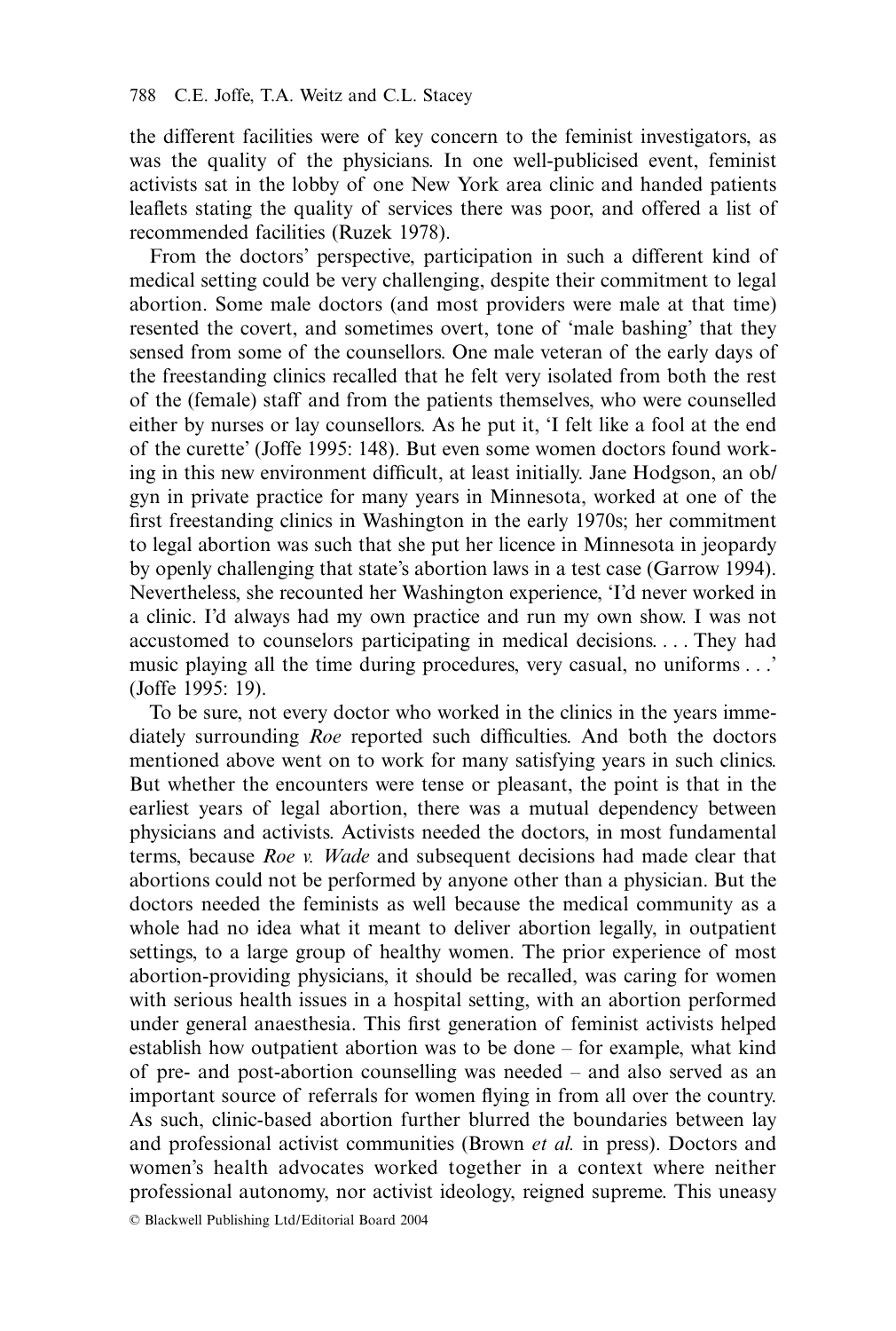alliance was born out of a commitment to provide women safe access to abortion, but ultimately demanded more: both doctors and feminists had to negotiate the lay/professional divide.

#### *1980 to the present: the bureaucratisation of the pro-choice movement*

After the *Roe* victory, like the larger women's movement of which it was a part, the feminist abortion rights movement gradually changed from being primarily a collection of local grass roots activist groups to coalescing into several larger 'social movement organisations' (SMOs) (Staggenborg 1991, Ferree and Martin 1995, Ruzek and Becker 1999). NARAL ProChoice America, originally founded in 1969 as the National Association for the Repeal of Abortion Laws, became the dominant single-issue group in the US dedicated to abortion (Garrow 1994). Other SMOs connected to the feminist movement, such as the National Organization for Women (NOW) and the Feminist Majority, though they work on a variety of issues, are heavily involved with abortion-related issues. These groups function with paid staffs, with Washington, DC headquarters (and in many instances, state and local chapters) and are sustained by a combination of membership dues, and large individual and foundation fund raising. The staff operate as Washington insiders, developing relationships with sympathetic politicians (Staggenborg 1991). The organisation's membership is mobilised to take various actions – such as writing to Congressional representatives and participating in voter registration drives, largely through mail, faxes and e-mail. One of these SMOs' remaining sixties-style activities is periodically to summon their membership, and the public at large, to huge marches in Washington to protect legal abortion. These marches are traditionally orderly and focus on protecting the *Roe v. Wade* decision.

While many women joined the early pro-choice feminist social movement out of their experience with illegal abortion, young women today, especially recent college graduates, typically join these SMOs through internships and entry-level employment. In contrast to the earlier generation, who engaged in civil disobedience and other forms of direct action, these new recruits are often assigned administrative tasks. As the authors heard one such young employee complain at a meeting, 'I joined the movement to make a difference and all I've been allowed to do is paste labels' (Anonymous 2002b).

To the extent that grass roots activism still exists in pro-choice circles, it is mostly at the site of clinics, where local groups have organised 'clinic defense' operations and 'escorting' of patients in response to anti-abortion disruptions. Though in most cases this support is highly welcomed by the clinic administration, it can at times be problematic, as some clinic defenders respond too emphatically to their opponents. One clinic manager said to one of the authors, 'A 15-year-old coming to the clinic, hearing all the screeching – she doesn't know or care if it's our side, or antis – she's just terrified' (Anonymous 1999).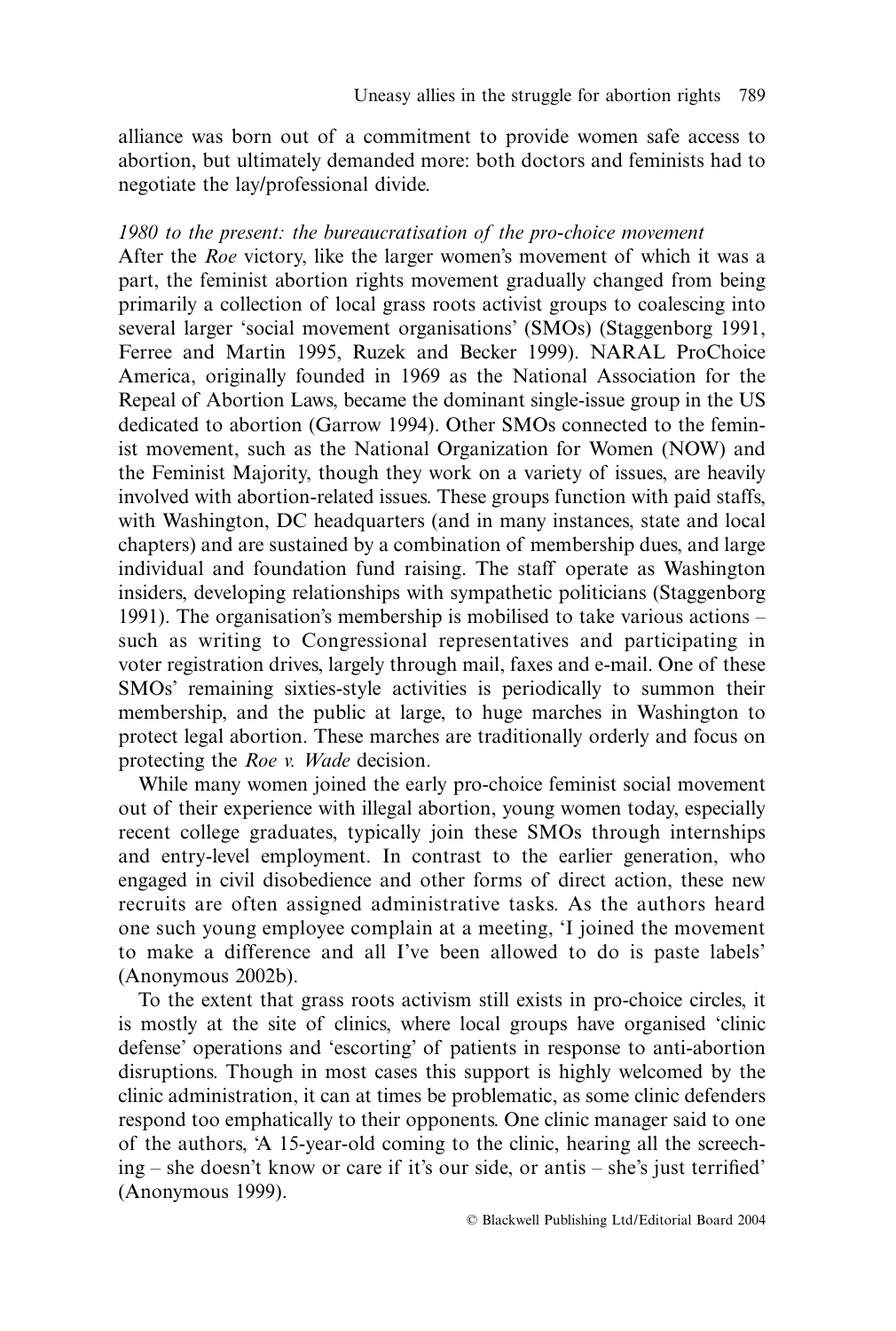#### 790 C.E. Joffe, T.A. Weitz and C.L. Stacey

A marked change in both rhetoric and style has accompanied this shift to more formalised organisational forms. 'Doctor bashing' and calls for 'demedicalized', 'woman-controlled' abortions are largely absent from contemporary abortion rights circles. (Indeed, somewhat ironically in light of the past, some of the major pro-choice organisations use the occurrence of anti-abortion attacks on doctors as part of their fundraising appeals.) This discursive shift is, of course, partly a reflection of the journey from '60s radical' to 'movement bureaucrat' or 'femocrat' undertaken by many feminist activists (Booth 1998). The less incendiary rhetoric also reflects that political culture more generally now in the United States is less receptive to such language – including, we might add, the donors on whom these SMOs rely for survival. But this retreat also reflects profound changes in the abortion landscape. First, there has been a huge increase in the number of women who have become doctors in the 30 years since the *Roe* decision (Morgen 2002), and a number of them have become abortion providers, thus blunting the earlier polarisation between the male doctor and the woman patient. Second, and most importantly, the combination of the shortage of abortion providers and the violence that abortion doctors have received at the hands of anti-abortion terrorists has made such rhetoric simply unfeasible.

#### **Conclusion: accommodations and remaining contradictions**

We suggest that there have been three distinct phases in the relationship of physicians and feminist activists: the first, in the years immediately preceding *Roe v. Wade*, where many abortion-sympathetic physicians were reluctant reformers, at odds not only with their colleagues but with feminists who had a far more expansive vision of abortion rights; the second, extending from the passage of *Roe* in 1973 until the early 1990s, where both parties existed somewhat tensely in a situation of mutual dependence; and the third, in which a far more activist group of doctors and their feminist supporters reached considerable accommodation with one another. The unanticipated strength and scope of the anti-abortion response to *Roe* has pushed these formerly uneasy allies into a tighter bond, in response to such a formidable opponent. Indeed, we can argue that as one observes the activities of each of these groups over time, it would appear that they have to a considerable degree blurred roles (Brown *et al.* 2004). Comparing the 1970s with the present, feminist supporters of abortion have changed in the direction of becoming less activist and more bureaucratic; physicians, on the other hand, have taken on the role of political activists within medicine.

© Blackwell Publishing Ltd/Editorial Board 2004 But this increased activism among pro-choice physicians carries its own contradictions in several respects. First, activism on behalf of increased professionalism is inherently problematic – because professionalism and activism are viewed by many in medicine as incompatible with one another (Wynia *et al.* 1999) especially when the activism concerns such a contested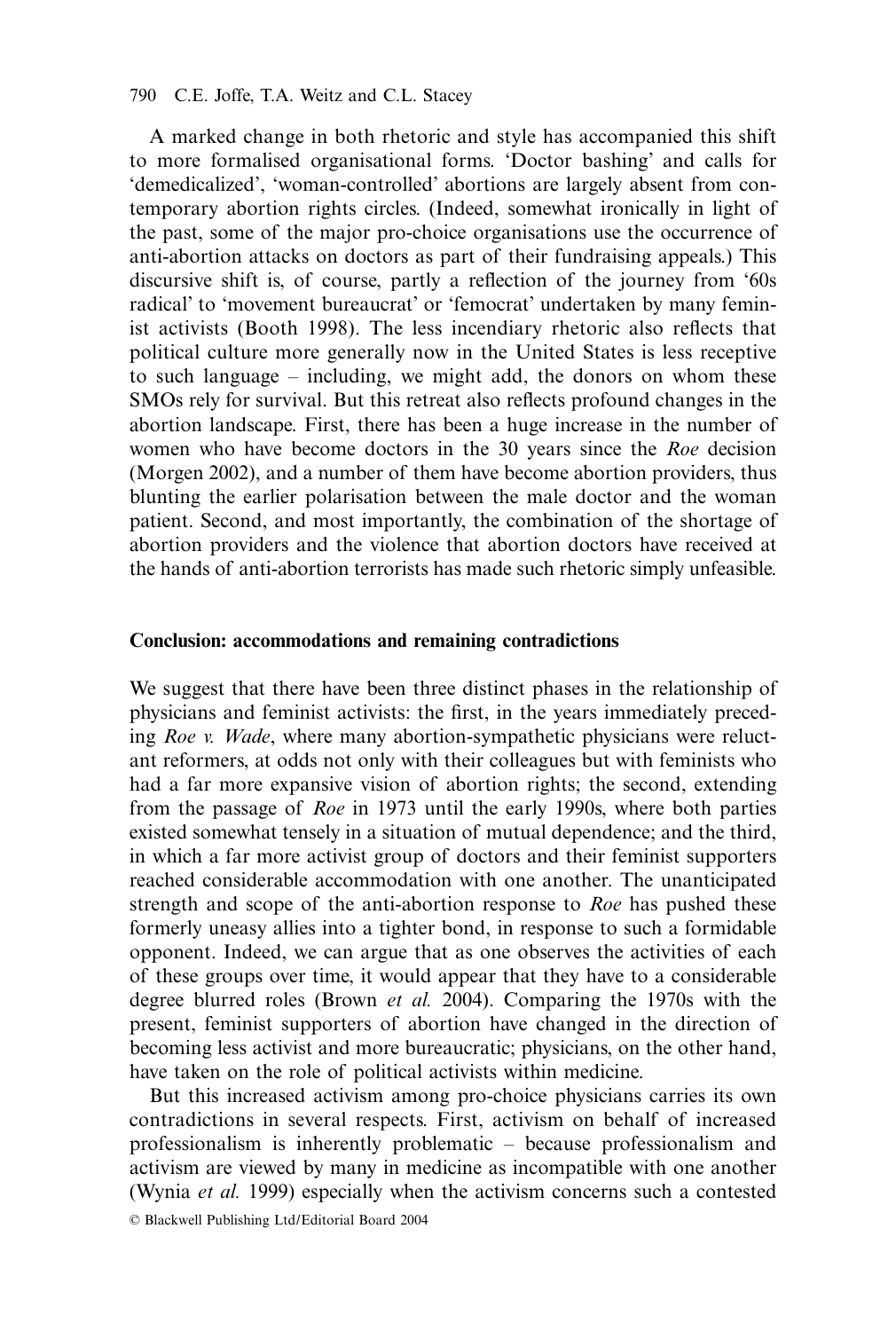social issue as abortion. Some of the pro-choice physicians who work energetically to promote abortion services and education within relevant medical organisations have told the authors of their concern that they are perceived by colleagues as 'fanatics' or 'single-issue types'.

Second, the professionalization agenda of pro-choice physicians is in conflict in key respects with the goal of increased abortion access. Nowhere is the conflict between these two goals more evident than in current developments around medication abortion. The preferred method for medication abortion involves the use of the mifepristone/misoprostol regime. Mifepristone, also known as RU-486 or the 'French abortion pill', was approved for use in the US in 2000 only after a protracted 12-year campaign mounted by both physician and feminist health activists. The legality of mifepristone was widely seen as an at least partial solution to the crisis in abortion access (Talbot 1999). Given that administering a drug requires less training than performing a surgical abortion, the pro-choice community hoped these new abortion technologies could both attract more providers, as well as integrate abortion provision into medical settings other than freestanding clinics, such as primary care practices (Talbot 1999). Immediately after approval of mifepristone by the Food and Drug Administration (FDA), pro-choice medical activists began an energetic round of trainings, across multiple primary care specialties. In particular, as discussed above, family practice doctors have lobbied heavily for inclusion of medication abortion in their residency programmes. And medication abortion has drawn considerable attention from advanced practice clinicians (APCs) – nurse practitioners, midwives, physician assistants – who see this form of abortion provision as squarely within their scope of practice. APCs are now providing medication abortion in a number of states, where this has been deemed legally permissible, and have formed their own organisation to promote such provision, Clinicians for Choice (2003).

But these medication abortion campaigns – while undeniably promoting access – nevertheless cut across the upgrading project of abortion providers. Medication abortion in several ways represents an instance of professional 'deskilling' (Haug 1973, Freidson 1984) by transforming abortion from a surgical procedure to the dispensing of a medication; by the claims that primary care physicians as well as specialists can safely provide abortion; and even more so, by the movement of APCs to become abortion providers. Additionally, medication abortion, far more than conventional vacuum aspiration abortion, puts more power in the hands of the patient herself. In the case of mifepristone, since the woman ingests the pills herself, it is arguably the woman who 'performs' the abortion. The provider, moreover, is dependent on the woman to comply with the rest of the regime, which involves inserting or ingesting the second medication, misoprostol, at home and returning to the clinic to ascertain that the abortion is complete. As research has shown, this transfer of agency to the patient is quite troubling to some contemporary providers (Simonds *et al.* 2001). Ironically, therefore, while this paper has argued that feminist activists over time have largely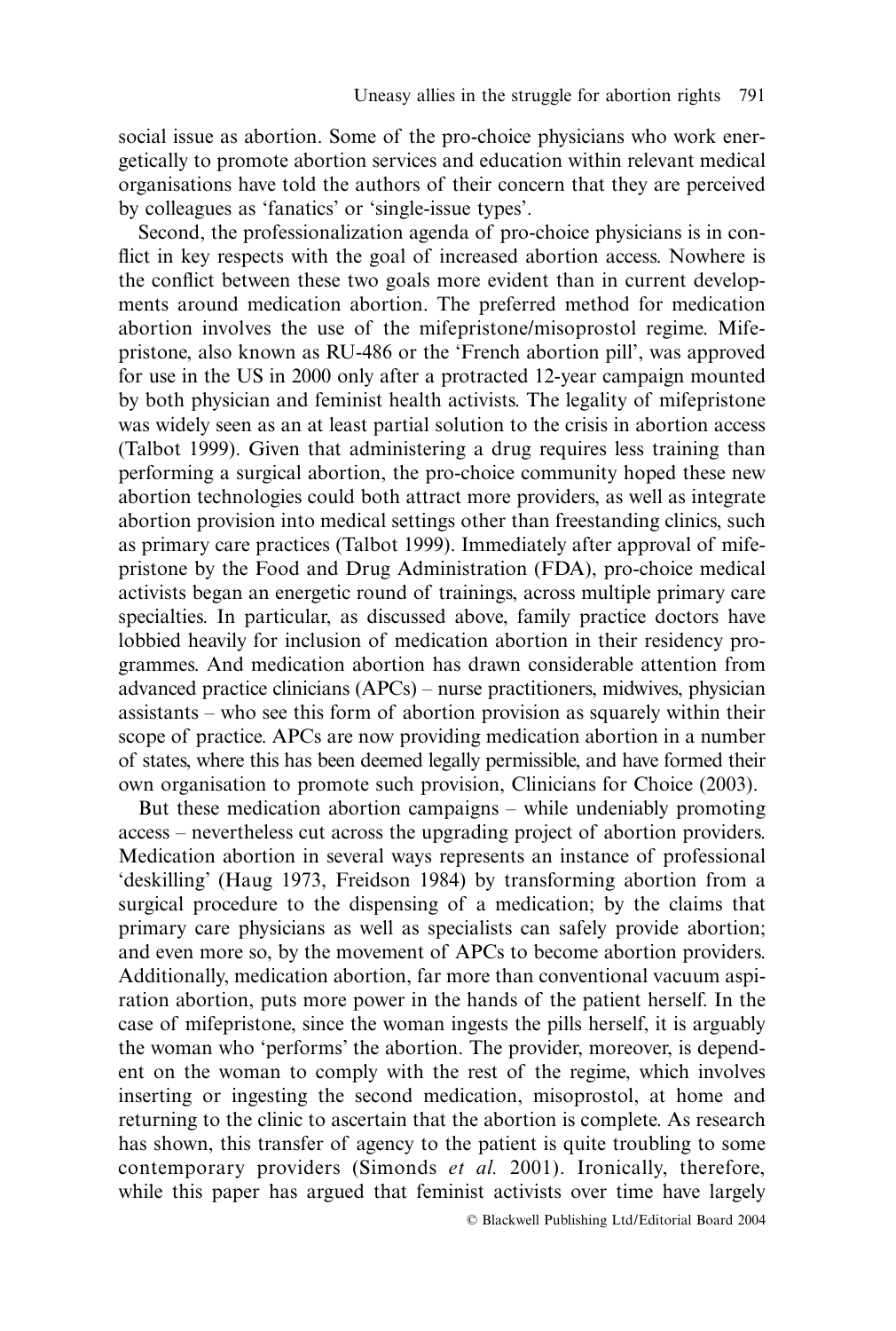accommodated changing political realities and given up old demands for 'woman-centred' abortion care, medication abortion, spurred on by physician activists, may well have the potential to resurrect this model.

What, finally, does the case of abortion described here have to tell us about physician/lay encounters in other health social movements? Abortion is in one sense unique because in no other contemporary case (or historical one for that matter) of a physician/lay movement does the former go to work in bullet proof vests; the extreme violence directed against abortion providers creates a dependence on lay allies in a way that is difficult to generalise to other situations. But in other ways the story told here does point to a promising stream of comparative research in other medical spheres where considerable social controversy exists, and therefore where both provider and patient risk stigmatisation. For example, both medical marijuana and physician-assisted suicide offer provocative cases with some key similarities to abortion. In both of the former, physicians often operate either in a grey area of legality (as did an early generation of pre-*Roe* abortion doctors) or in a situation of massive state regulation (as do contemporary abortion providers). Both of these fields have produced practitioners – 'dissident doctors' – who have become activists in the public arena, as well as within medical organisations (Quill 1993, Tuller 2003), and thus have incurred criticism from medical colleagues. Both of these fields moreover have generated intensely passionate lay adherents who have become knowledgeable about the medical components of their respective issues, and have also become sophisticated lobbyists.

Equally as significant, for the purposes of comparison, are the organised counter movements seeking to keep these activities illegal. And in the case of physician-assisted suicide, there may well be some echoes of the violence generated against abortion providers, given the opposition of the pro-life movement. In this regard, it is noteworthy that Randall Terry, the founder of one of the most militant anti-abortion groups, Operation Rescue, has surfaced as a major actor in one of the most high-profile 'right-to-die' cases in the US to date (Goodnough 2003). As researchers accumulate more case studies of health social movements in these and similar fields, we will presumably find a similar pattern of blurred boundaries between healthcare professionals and laypersons. Most particularly, the abortion story suggests that when dissident physicians become involved in arenas that are socially contested, they will find their strongest allies among lay activists, and may correspondingly jeopardise their standing among professional colleagues. Similarly, in contrast to an earlier generation of healthcare activists who sweepingly opposed 'medicine', contemporary activists will find it strategic, if not essential, to align with health professionals.

*Address for correspondence: Carole E. Joffe, University of California Davis, 2244 Social Sciences and Humanities Building, Davis CA 95616 e-mail: cejoffe@ucdavis.edu*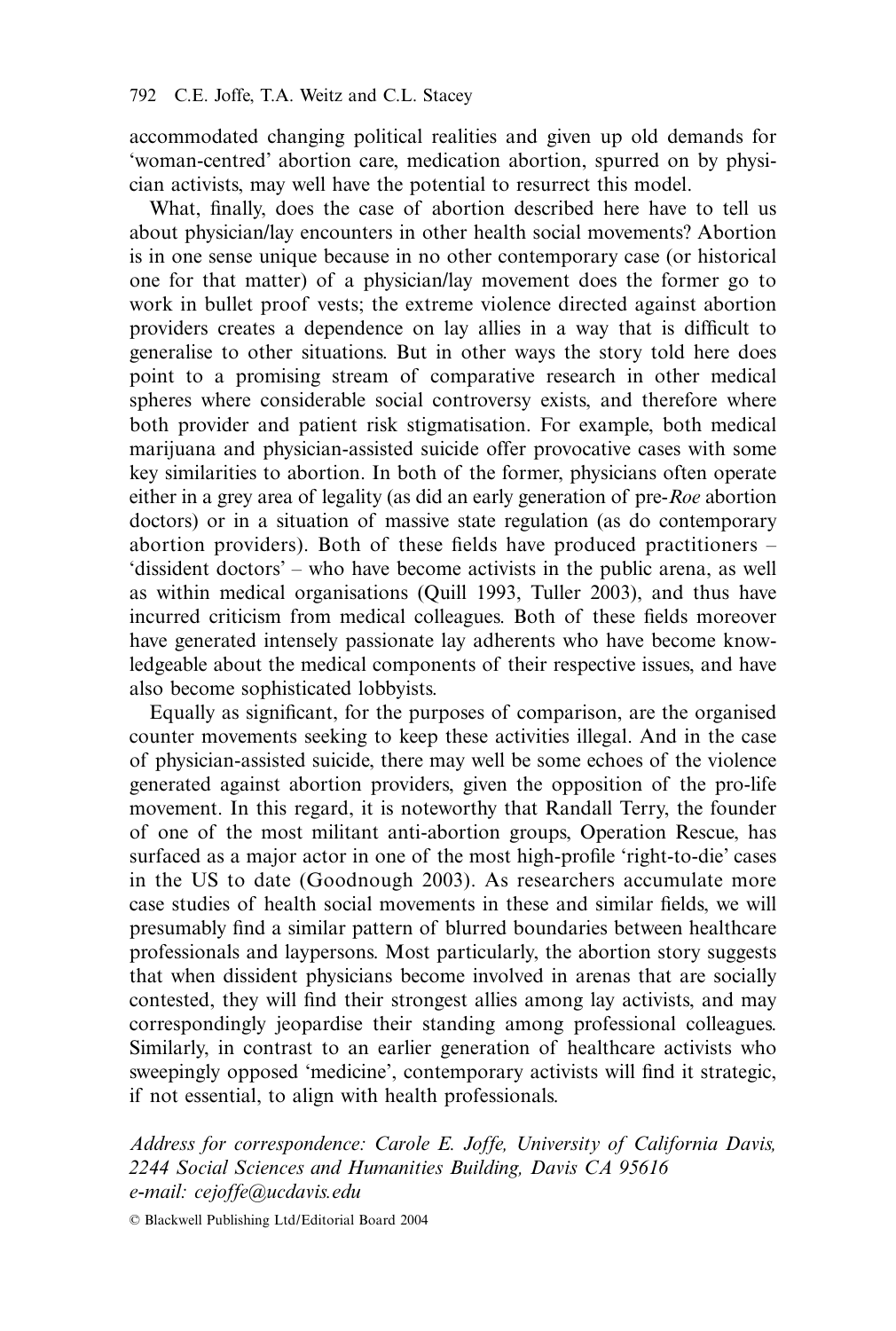#### **Acknowledgements**

The authors would like to thank Fred Block, Drew Halfmann, Ann Hwang, the editors of this special issue and two anonymous readers for *Sociology of Health and Illness* for their comments on an earlier draft of this paper. We would also like to thank Abigail Breckenridge for her excellent research assistance.

#### **References**

- AJOG (1972) A statement on abortion by one hundred professors of obstetrics, *American Journal of Obstetrics and Gynecology*, 112, 7, 992–8.
- American Medical Association House of Delegate (1970) American Medical Association: Annual Convention, Chicago, IL.
- Anonymous (1999) Meeting Comment, 10 February.
- Anonymous (2002a) Email, December.
- Anonymous (2002b) Meeting Comment, October.
- Blanchard, D.A. (1994) *The Anti-abortion Movement and the Rise of the Religious Right: from Polite to Fiery Protest.* New York, Toronto: Twayne Publishers, Maxwell Macmillan Canada.
- Booth, K.M. (1998) National mother, global whore, and transnational femocrats: the politics of AIDS and the construction of women at the World Health Organization, *Feminist Studies*, 24, 1, 115–39.
- Boston Women's Health Book Collective (1973) *Our Bodies, Our Selves: a Book by and for Women.* New York: Simon & Schuster.
- Brown, P., Zavestoski, S., McCormack, S., Mayer, B., Morello-Frosch, R. and Gasior, R. (2004) Embodied health movements: new approaches to social movements in health, *Sociology of Health and Illness*, 26, 1–31.
- Calderone, M.S. (ed.) (1958) *Abortion in the United States.* New York: Hoeber-Harper.
- Centre for Reproductive Rights (2003) Targeted regulation of abortion providers: avoiding the 'TRAP' [Internet]. Available from: [<http://www.crlp.org/](http://www.crlp.org/) pub\_bp\_trap.html> [Accessed 1 November, 2003].
- Clinicians for Choice (2003) Clinicians for Choice: an organization of pro-choice nurse practitioners, midwives, and physician assistants [Internet]. Available from: [<http://www.cliniciansforchoice.org/>](http://www.cliniciansforchoice.org/) [Accessed 30 June, 2003].
- Dynak, H., Weitz, T.A., Joffe, C.E., Stewart, F.H. and Arons, A. (2003) *Celebrating San Francisco's Abortion Pioneers.* San Francisco, CA: Centre for Reproductive Health Research and Policy; University of California, San Francisco.
- Ehrenreich, B. and English, D. (1978) *For her Own Good: 150 Years of the Experts' Advice to Women*. (1<sup>st</sup> ed) Garden City, NY: Anchor Press.
- Epstein, S. (1996) *Impure Science: AIDS, Activism, and the Politics of Knowledge.* Berkeley: University of California Press.
- Feminist Majority Foundation (2003) Monitoring clinic violence [Internet]. Available from: [<http://www.feminist.org/rrights/clinicsurvey.html>](http://www.feminist.org/rrights/clinicsurvey.html) [Accessed 30 June, 2003].
- Ferree, M.M., Gamson, W.A., Gerhards, J. and Rucht, D. (2002) *Shaping Abortion Discourse: Democracy and the Public Sphere in Germany and the United States.* Cambridge, UK, New York: Cambridge University Press.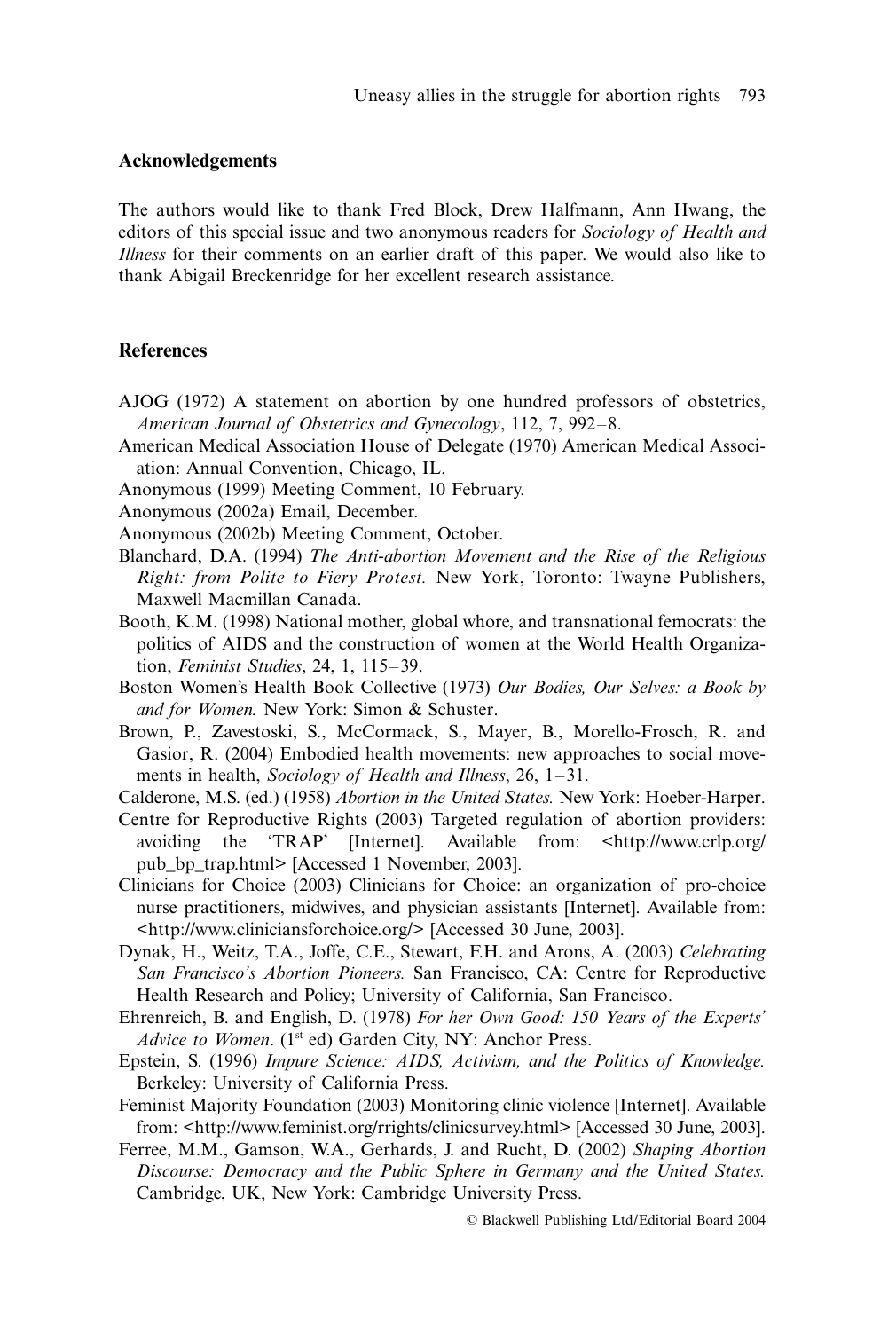#### 794 C.E. Joffe, T.A. Weitz and C.L. Stacey

- Ferree, M.M. and Martin, P.Y. (1995) *Feminist Organizations: Harvest of the New Women's Movement.* Philadelphia: Temple University Press.
- Finer, L.B. and Henshaw, S.K. (2003) Abortion incidence and services in the United States in 2000, *Perspectives on Sexual and Reproductive Health*, 35, 1, 6–15.
- Freidson, E. (1984) The changing nature of professional control, *Annual Review of Sociology*, 10, 1–20.
- Garrow, D.J. (1994) *Liberty and Sexuality: the Right to Privacy and the Making of Roe v. Wade.* New York, Toronto: Macmillan Pub. Co.; Maxwell Macmillan Canada, Maxwell Macmillan International.
- Ginsburg, R.B. (1985) Some thoughts on autonomy and equality in relation to *Roe v. Wade*, *North Carolina Law Review*, 63, 375.
- Goodman, J., Schoenbrod, R.C. and Stearns, N. (1973) DOE and ROE: Where do we go from here? *Women's Rights Law Reporter*, 1, 4, 20–38.
- Goodnough, A. (2003) Governor of Florida orders women fed in right-to-die case, *New York Times*, 22 October, A1, A20.
- Gordon, L. (2002) *The Moral Property of Women: a History of Birth Control Politics in America*. 3rd Edition. Urbana and Chicago, IL: University of Illinois Press.
- Gorney, C. (1989) Hodgson's choice: a long, cold abortion fight, *Washington Post*, 29 November, B1, B6-9.
- Gray, J. (1995) Senate approves cutback in current federal budget, *New York Times*, 22 July, A7.
- Grimes, D.A. (1992) Clinicians who provide abortions: the thinning ranks, *Obstetrics and Gynecology*, 80, 4, 719–23.
- Halfmann, D. (2003) Historical priorities and the responses of doctors' associations to abortion reform proposals in Britain and the United States, 1960–1973, *Social Problems*, 50, 4, 567–9.
- Hall, R.E. (ed.) (1970a) *Abortion in a Changing World*: Volume I, New York: Columbia University Press.
- Hall, R.E. (ed.) (1970b) *Abortion in a Changing World*: Volume II, New York: Columbia University Press.
- Haug, M.R. (1973) Deprofessionalization: an alternate hypothesis for the future, *The Sociological Review Monograph*, 20, 195–211.
- Henshaw, S.K. and Finer, L.B. (2003) The accessibility of abortion services in the United States, 2001, *Perspectives on Sexual and Reproductive Health*, 35, 1, 16–24.
- Hitt, J. (1998) Who will do abortions here? *New York Times Magazine*, 18 January, 20.
- Hull, N.E.H. and Hoffer, P.C. (2001) *Roe v. Wade: the Abortion Rights Controversy in American History*, Kansas: Lawrence, KS, University Press.
- Jaffe, F.S., Lindheim, B.L. and Lee, P.R. (1981) *Abortion Politics: Private Morality and Public Policy.* New York: McGraw-Hill.
- Joffe, C. (1986) *The Regulation of Sexuality: Experiences of Family Planning Workers.* Philadelphia: Temple University Press.
- Joffe, C. (1995) *Doctors of Conscience: the Struggle to Provide Abortion before and after Roe v. Wade.* Boston: Beacon Press.
- Joffe, C., Anderson, P. and Steinauer, J. (1998) The crisis in abortion provision and pro-choice medical activism in the 1990s. In Solinger, R. (ed.) *Abortion Wars: a Half Century of Struggle, 1950–2000*. Berkeley: University of California Press.
- Kaplan, L. (1995) *The Story of Jane: the Legendary Underground Feminist Abortion Service.* New York: Pantheon Books.
- © Blackwell Publishing Ltd/Editorial Board 2004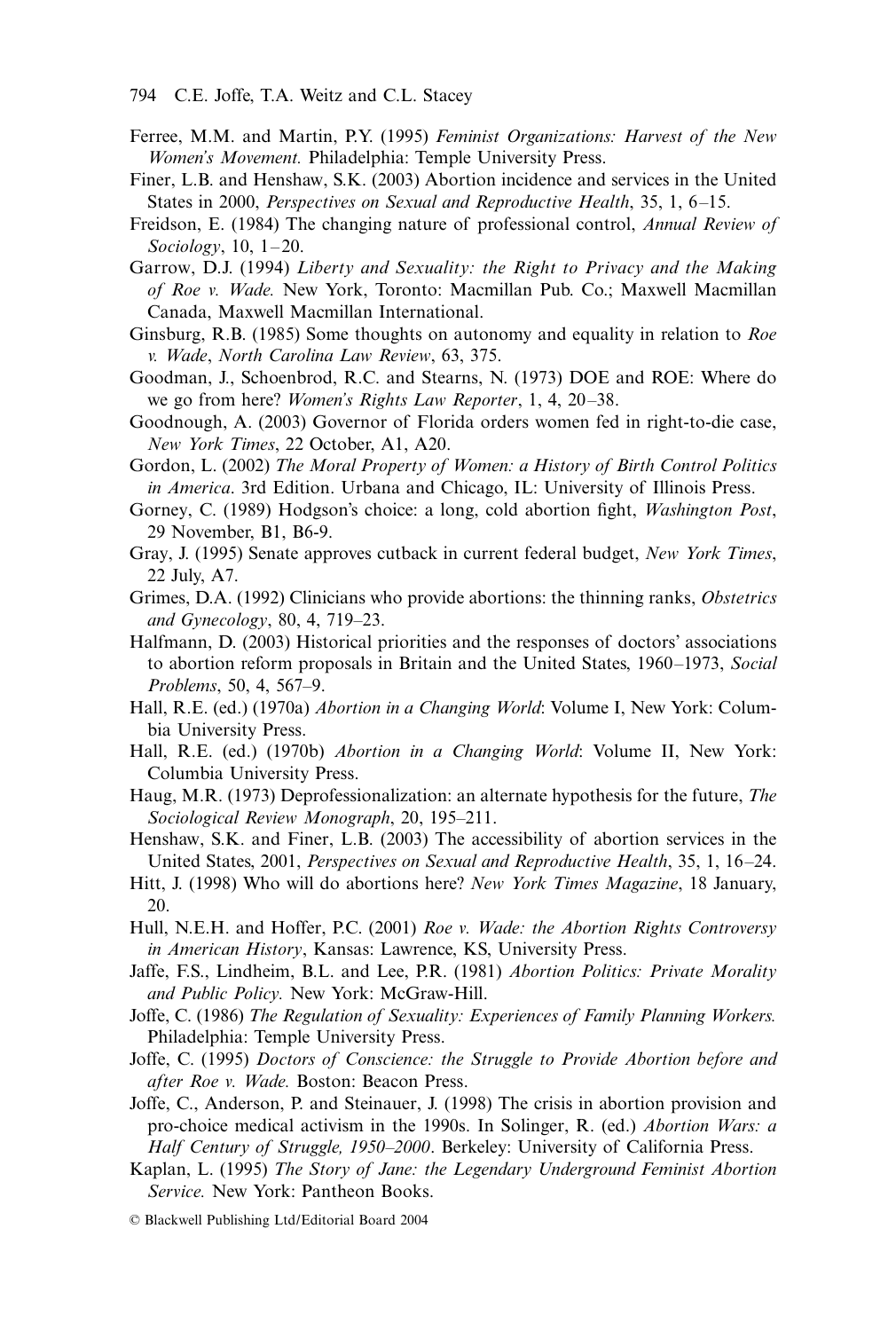- Lader, L. (1973) *Abortion II: Making the Revolution.* Boston: Beacon Press.
- Leavy, Z. and Kummer, J.M. (1962) Criminal abortion: human hardship and unyielding laws, *Southern California Law Review*, 35.
- Lo, C. (1982) Countermovements and conservative movements in the contemporary US, *Annual Review of Sociology*, 8, 107–34.
- Luker, K. (1984) *Abortion and the Politics of Motherhood.* Berkeley: University of California Press.
- Mason, C. (2002) *Killing for Life: the Apocalyptic Narrative of Pro-life Politics.* Ithaca, NY: Cornell University Press.
- Maxwell, C.J.C. (2002) *Pro-life Activists in America: Meaning, Motivation, and Direct Action.* Cambridge, UK, New York: Cambridge University Press.
- McCarthy, J.D. (1987) Pro-life and pro-choice mobilization: infrastructure deficits and new technologies. In Zald, M.N. and McCarthy, J.D. (ed.) *Social Movements in an Organizational Society: Collected Essays.* New Brunswick: Transaction Books.
- Messer, E. and May, K.E. (1988) *Back Rooms: Voices from the Illegal Abortion Era.* New York: St. Martin's Press.
- Miller, P.G. (1993) *The Worst of Times.* New York: Harper Collins.
- Mohr, J.C. (1978) *Abortion in America: the Origins and Evolution of National Policy, 1800–1900.* New York: Oxford University Press.
- Moore, E.C. (1971) Abortion and public policy: what are the issues? *New York Law Forum*, 17, 411–36.
- Morgen, S. (2002) *Into our Own Hands: the Women's Health Movement in the United States, 1969–1990.* New Brunswick: Rutgers University Press.
- National Abortion Federation (1991) *Who will Provide Abortions? Ensuring the Availability of Qualified Practitioners.* Washington: National Abortion Federation.
- National Abortion Federation (2003) NAF violence and disruption statistics: incidents of violence and disruption against abortion providers in the US and Canada [Internet]. Available from: [<http://www.prochoice.org/Violence/Statistics/](http://www.prochoice.org/Violence/Statistics/) stats.pdf> [Accessed 30 June, 2003].
- Petchesky, R.P. (1984) *Abortion and Woman's Choice: the State, Sexuality, and Reproductive Freedom.* New York: Longman.
- Petchesky, R.P. (1990) *Abortion and Woman's Choice: the State, Sexuality, and Reproductive Freedom, (Revised).* Boston: Northeastern University Press.
- Quill, T.E. (1993) *Death and Dignity: Making Choices and Taking Charge.* New York: W.W. Norton.
- Reagan, L.J. (1997) *When Abortion was a Crime: Women, Medicine, and Law in the United States, 1867–1973.* Berkeley: University of California Press.
- Risen, J. and Thomas, J. (1998) *Wrath of Angels: the American Abortion War.* New York: Basic Books.
- *Roe v. Wade* (1973) 410 US 113.
- Rosen, R. (2000) *The World Split Open: how the Modern Women's Movement Changed America.* New York: Viking.
- Ruzek, S.B. (1978) *The Women's Health Movement: Feminist Alternatives to Medical Control.* New York: Praeger.
- Ruzek, S.B. and Becker, J. (1999) The women's health movement in the United States: from grass-roots activism to professional agendas, *Journal of the American Medical Women's Association*, 54, 1.
- Saletan, W. (2003) *Bearing Right: how Conservatives Won the Abortion War.* Berkeley: University of California Press.